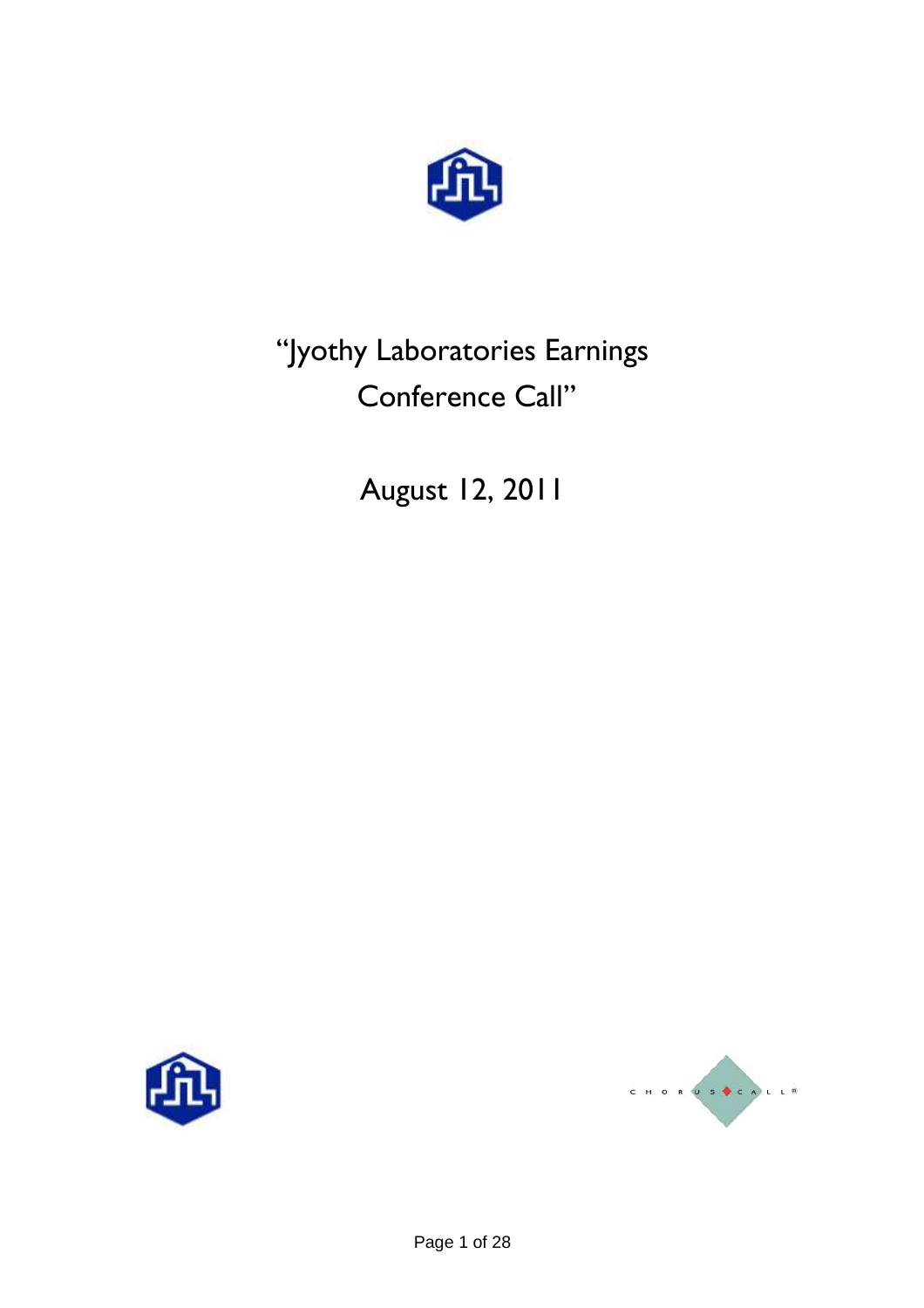

- **Moderator:** Ladies and gentlemen, good day and welcome to the lyothy Laboratories Limited Q1 FY'12 earnings conference call. Joining us on this call today are Mr. M.P. Ramachandran, Chairman & Managing Director and Mr. Ullas Kamath, Deputy Managing Director. As a reminder for the duration of this conference, all participant lines will be in the listen-only mode and there will be an opportunity for you to ask questions at the end of today's presentation. Should you need assistance during the conference please signal an operator by pressing "\*" and then "0" on your touchtone telephone. Please note that this being recorded. At this time, I would now like to hand the conference over to Mr. M.P. Ramachandran. Thank you and over to you Sir.
- **M.P. Ramachandran:** Good evening friends. This is a discussion on the quarterly results, which we have declared just a few days back and I will invite Mr. Ullas Kamath to give you more information about all the fact and figures. Thank you.
- **Ullas Kamath:** Good evening. Ullas Kamath here. I welcome all of you to this analyst call and the present quarter June 30, 2011 there are a lot of changes, which we have made internally at Jyothy Laboratories Limited just to ensure that integration will take place smoothly and this business conference call I would to explain to each one of you what we have done in the last three months and what exactly we will do in the coming couple of quarters. So maybe I will take about 15 minutes to take it through the event, which has happened at Jyothy in the last quarter and then I will take questions one-by-one and we are here as long as you wish us to be here. We will be here to take your questions.

 In June 3rd analyst meet what we had in Taj wherein most of you had come we had explained very clearly saying that Henkel acquisition is the pride for Jyothy Laboratories Limited. It is going to be a turning point for Jyothy Laboratories Limited's history and that acquisition has made us think differently post acquisition and acquisition is complete as of May 31 and today we are running the company effective from June 1 we are running that company both operating out of Chennai also operating out of Bombay.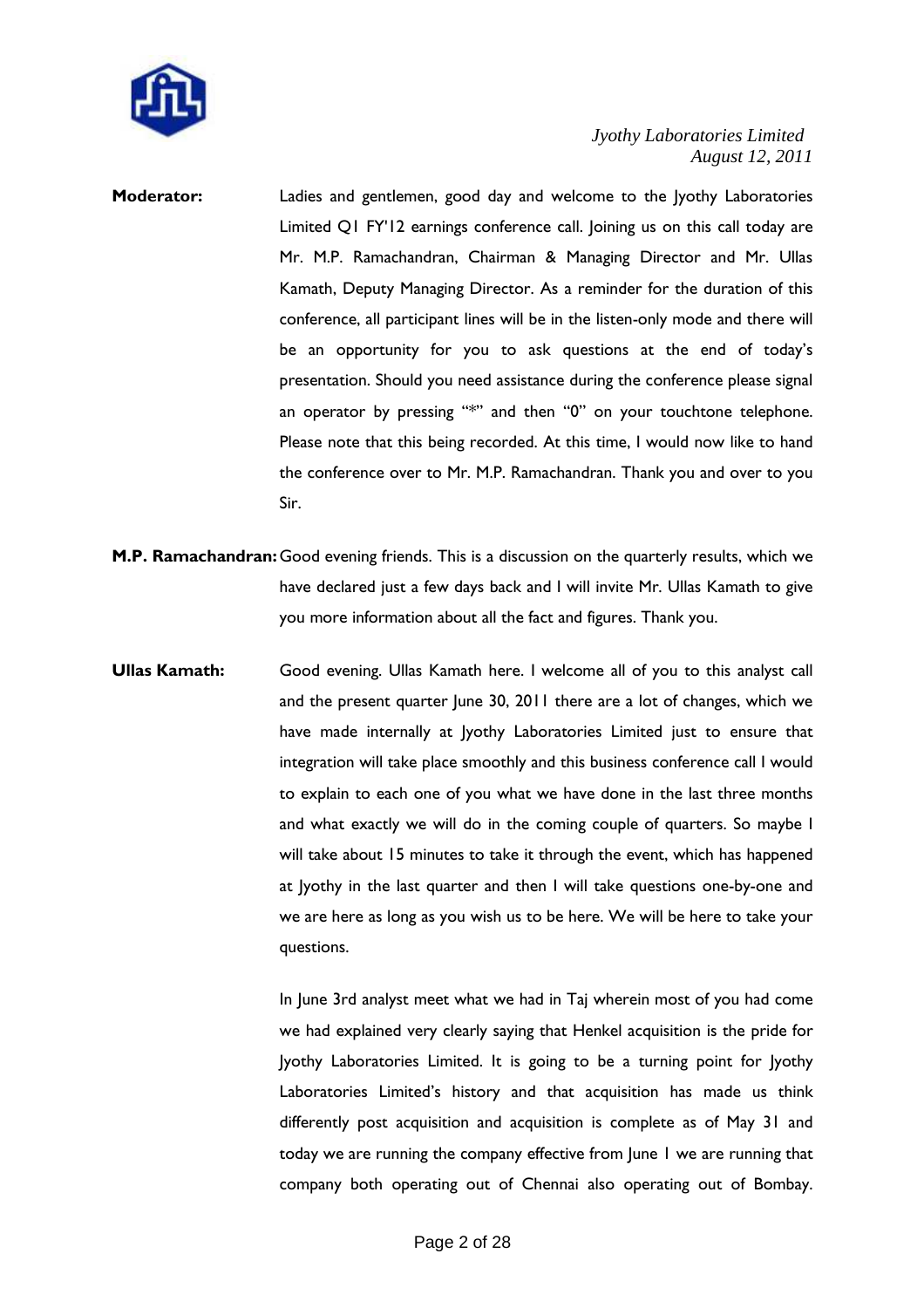

When we have looked into the dual business after acquisition there we have found some good things in Henkel and we also found some negative things in Henkel, wherein negative things we are dispensing with.

One of the positive things what we have seen for the purpose of integration is the distribution channel. They have 750 distributors and about 1700 substockists and after getting into that business we understood that in entirety their sales is on cash and carry at 5% distribution margins and there have the sale cycle from 1 to 27 and 27th they close the sale and whatever the cheques we have received before 27th got cleared that is the only sales they made and all the distributors who are doing this sales at 5% they were reasonably happy in doing the business with Henkel. Whereas contrast to that at Jyothy Laboratories Limited for a very long time I would say at the national level for the last 20 years at the regional level for last 27 years we always used to follow three levels of distribution as all of you are aware of. First company to the super stockist then super stockist to the distributor then distributor to the market and so the channel margin what we used to pay for CSA areas whereas super stockists are there in a normal year 65% of our turnover comes from the super stockist area, which is 5% margin for super stockist, 8% to the distributor and 10% to the end retail market. That means 23% is the channel margin as against the Henkel 5% to the distributor and 10% to the markets that is retail market 15%. While we have taken addition at Jyothy's board that we need to integrate the sales effective from April 1, 2012 post merger. The thinking was that when do we align the trade margins do we do now or post March 31 and board took a decision in the last board meeting itself that it is better to do before we align, before we merge we need to bring down our trade margins 23% to probably 16%. So there will be a saving of about **7**%. So we took the decision of getting away from the super stockist. We want to get away so that we will be working with two layers, which is company to the distributor and distributor to the market. Also Henkel has 29 depots across the country and we felt that wherever we do not have the depots we can operate out of their depots.That is the one major restructuring what we have done. So it has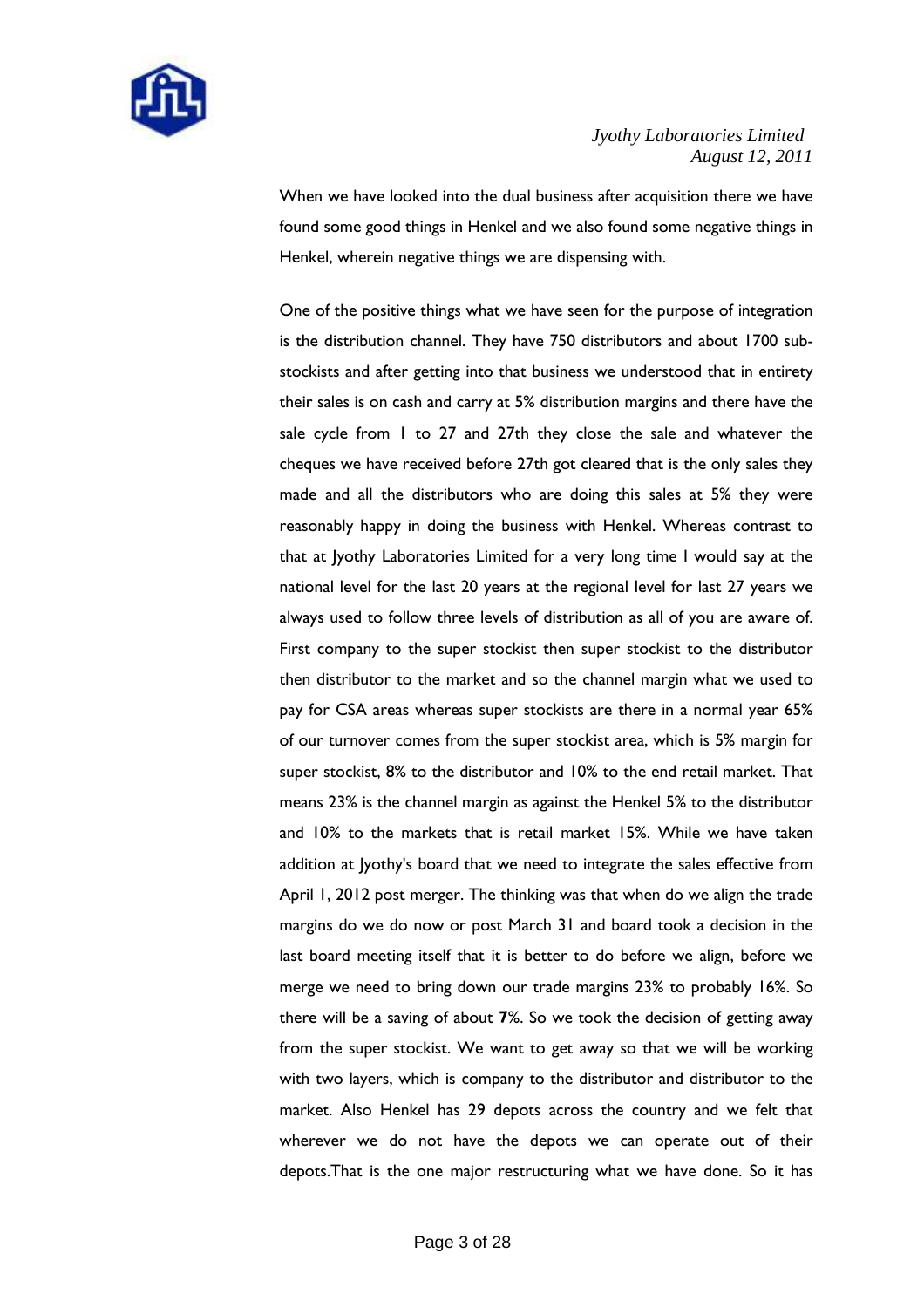

impacted our sales to the extent of 19% in this particular quarter. In July also we have seen some reduction in our sales but in August the normal sale has happened.

Now why the sale reduction and what is its impact on the market share is as follows: when we stock the sales to the super stockist generally we carry about 30 to 45 days stock and he will lend those stock in the market place on the credit so we need to give sufficient time to clear his stock in the market place. That time we will not be able to do any sales to him. So we have not sold any stock in the last quarter to our super stockists and we only allowed them to send their stock at the market place and clear all dues. As on March 31, 2011 if you see our balance sheet outstanding receivables was Rs103 Crores. But as of June 30 it has come down to Rs48 Crores. Even though you do not have the numbers with your quarterly thing but the outstanding as of June 30, 2011 is Rs48 Crores that means the reduction of Rs55 Crores in the receivables. As of yesterday the outstanding is less than Rs25 Crores. Over a period of last three months we have recovered more than Rs75 Crores, Rs80 Crores we have recovered the money from the market to that extent one layer we have completely dispensed with.

The second one is that what is the impact on the margin is that we see at least 3% point going up 300-basis point going up in our net margin because of this adjustment by the end of March 2012 and now the normal sale has already started from August onwards. This is the first thing what we did. That is changing the distributor channel. One channel taking out, reducing the sundry debtors from Rs103 Crores to Rs48 Crores right now it is less than Rs25 Crores and pipeline stock what we used to keep. Now pipeline stock for all the products put together has come down to Rs37 Crores and investment in the working capital from Rs113 Crores as of March 31 has come down to Rs77 Crores and this is what has changed the way we are doing the sales and going forward we will be continuing the same pattern. This is on the topline. As far as the bottomline is concerned there is a reduction of 45% if you see the net profit it is mainly due to most of our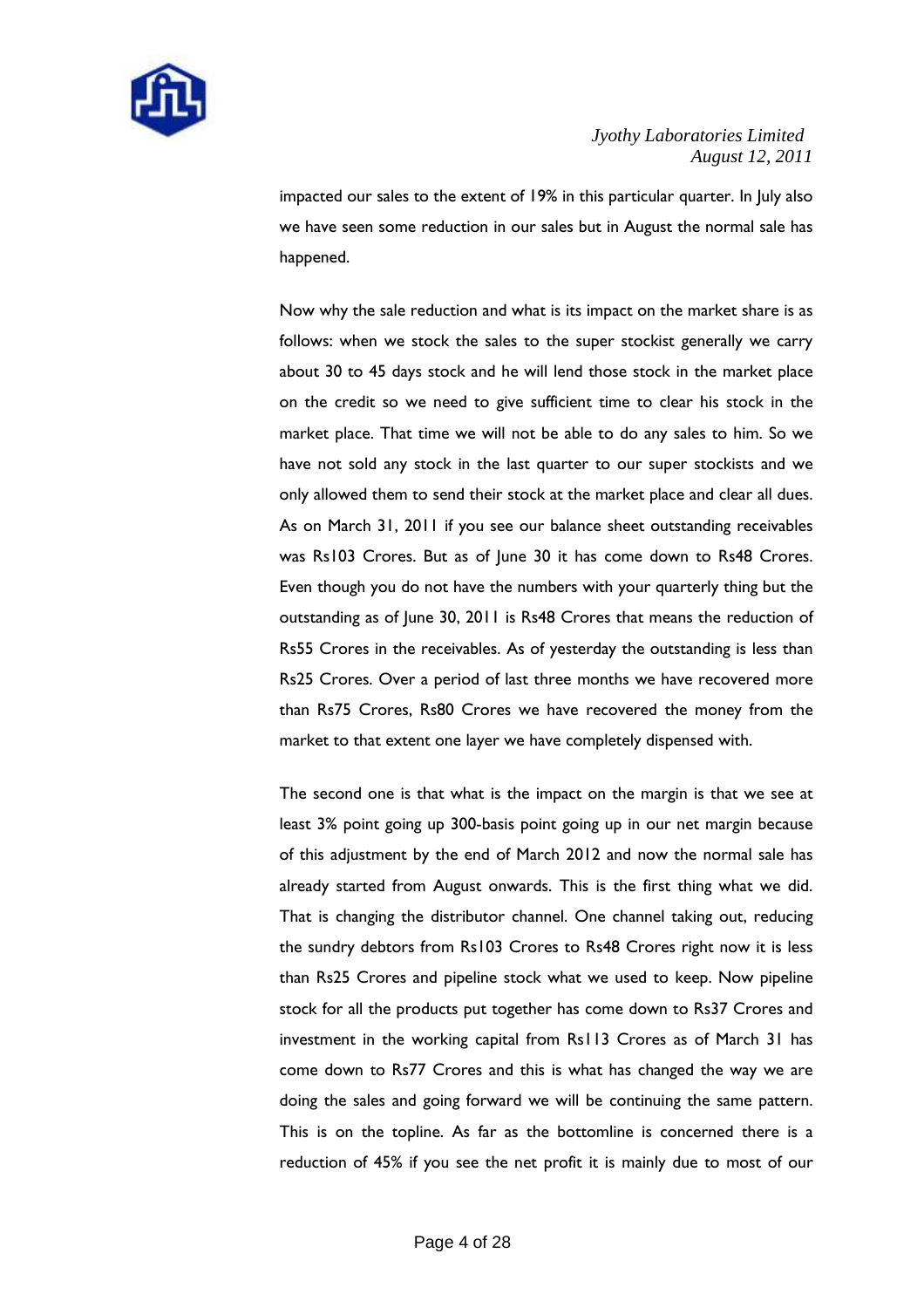

expenditures are fixed in nature. Other than the raw materials most of the things like overheads, the staff expenses, administrated expenses, and overheads are fixed in nature. It has to be observed at a lower base hence there is a reduction in our EBITDA margin and is only temporary. August onwards we started getting our normal EBITDA margins.

In the last quarter the input cost was also up and we were not able to increase retail price of our product but effective from July 1, we have increased the retail price of most of our products probably about 7% to 8% you receive that volume increment in the coming quarters because of the price increase what you have taken in Ujala, Maxo and also in Exo. Apart from this Henkel we took over in June 1 immediately we got into the production area first then the sales then the distribution and then thereafter towards the marketing and we have drawn clear 120 days program as we mentioned in the last analyst meet and that has started from June 1. It will get over September 30 and from October 1 we will be operating out of Bombay office. Henkel business here and as of now we have seen lot of savings in the procurement because we are doing that and when we took over the company there are 475 people. Now there are 220 people and we are not increasing the staff. We are working with the existing front line staff. They are doing extremely good job, month-on-month we are seeing the sales going up. When we took over there was a about Rs34 Crores of monthly sale. Last month it has gone to 40 and probably in the coming months we will take it up to 41.2 monthly sales is such a way that annualized sales should be exceeding Rs500 Crores in these existing Rs400 Crores of annual sales.

Whatever restructuring we have done the distribution has affected our primary sales but it has nothing to do with the secondary sale. When we say secondary sale it is from the distributor to the market, that sales which we are controlling to our field force which is inline with our expectation. The market share, we are keeping intact even though if you see product wise segment wise sales, there is a reduction. This only because of that channel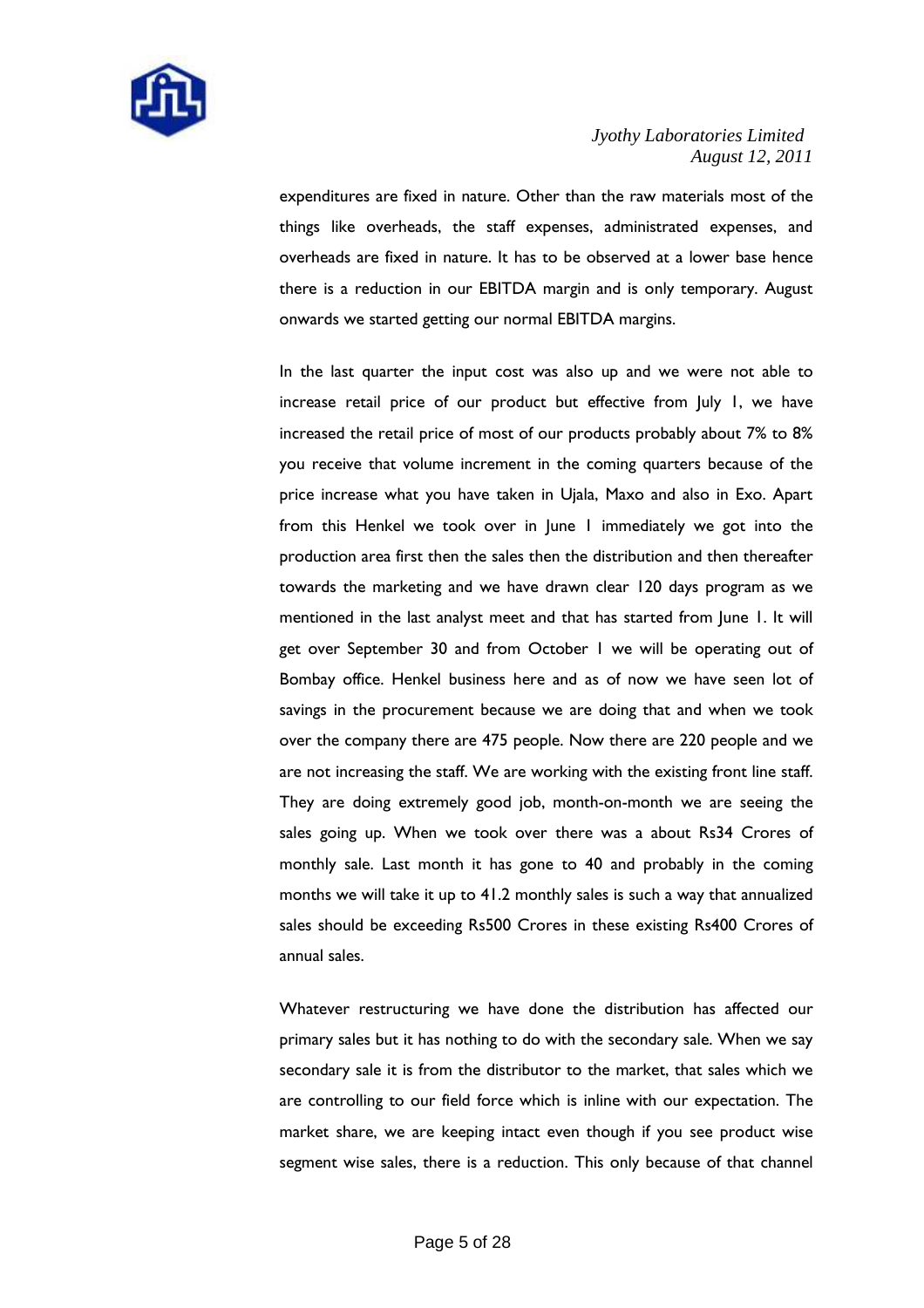

stock drying and definitely nothing to do with the market. Especially in the case of Maxo there is a reduction of the sales up to 33% in the current quarter. We are holding onto the market share #1 position in rural India and #2 position in the urban India. We are holding onto the same market share whereas 70% of our Maxo sales come from our super stockist area and in super stockists area our sales has come down by 41%. That is what has actually resulted into 33% reduction sales in Maxo. But we are sure that in the coming quarters we will be able to makeup as much as possible but still our market shares will be able to hold on.

We had also mentioned in the June that to integrate and to run the company efficiently both Henkel as well as the Jyothy in the years to come we are taking good management team headed by our CEO and I am extremely satisfied extremely pleased to say that we have identified the entire team and team will be joining in the Q3, that is December quarter. They will be joining and as I committed in the next analyst meet I will be able to present them to all of you. The management team consists of a CEO, three category heads one for fabric care, one for household insecticide, one for personal care and there will be one supply chain in charge. Combined turnover of both the companies for the March 31, 2012 will be in excess of Rs1300 Crores. We know that with this new management team coming in the growth of both the companies will be in line with the guidance what we are given that is around 20% topline growth. We hope to get from 2013 onwards and combined with bottomline growth of at least 15% from 2013 onwards.

In the case of turnaround plan of Henkel some of the things what we have done so far is that we have taken over the production & procurement. We have shifted the office partially from Chennai to Mumbai. We have changed most of the advertising agencies. Campaign for this product will start from October 2011 and as of now we have turned around the EBITDA negative from -8% as of March 31 to positive 8% as of June 30. Going forward we are sure that whatever we have committed 10% EBITDA margin in Henkel will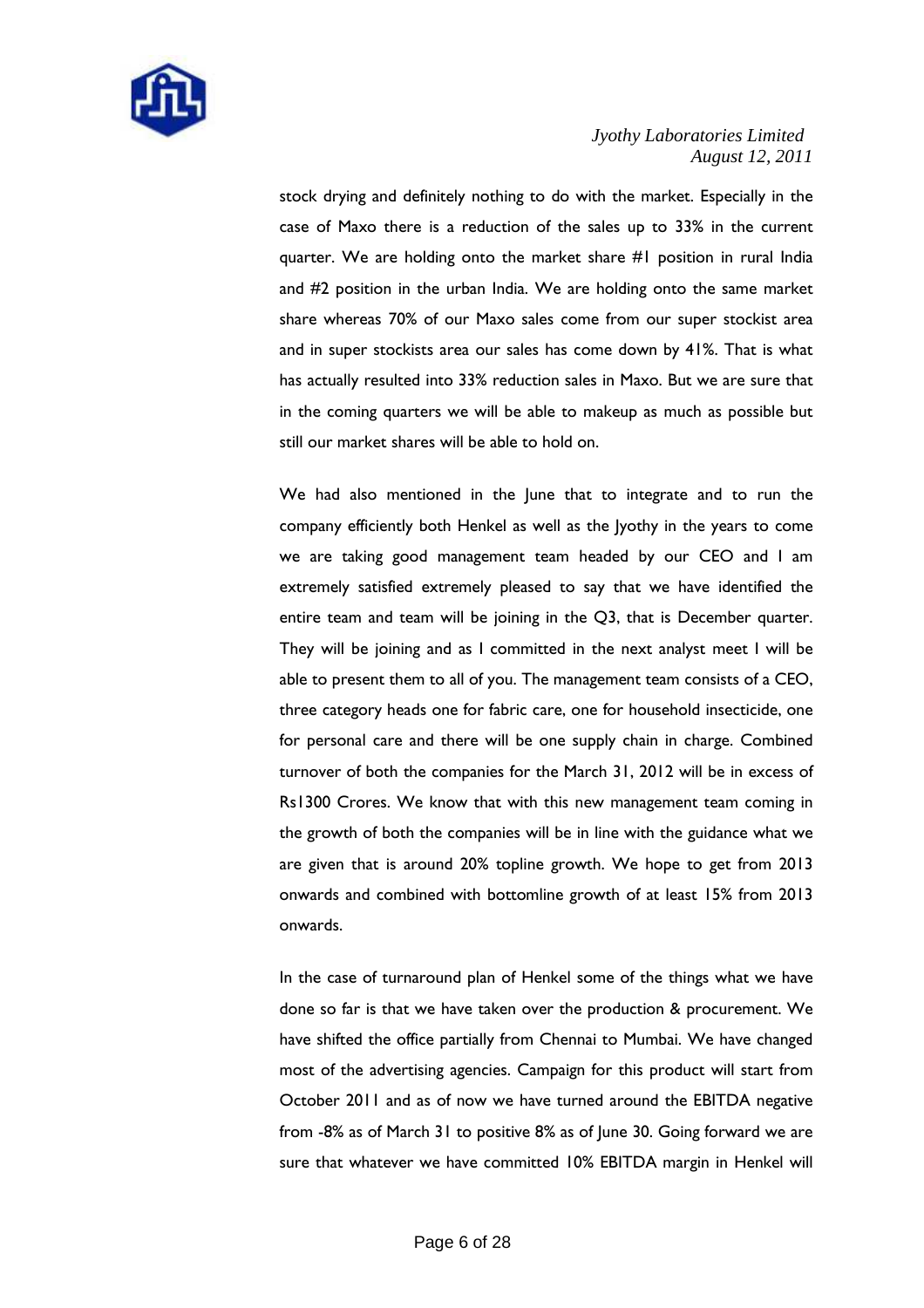

be able to maintain for a year 2012 and thereafter every year 2% minimum in the year after year. That is something which we are very happy about the turnaround which is happening now. From March 31 there will be only one entity Jyothy Laboratories Limited and their distributors, their employees will be on the roles of Jyothy Laboratories Limited. We will be aligning the distribution margin of Henkel distributors probably from 5% we will make it 6%. Jyothy distributors right now get 8%. It is our chairman's view that we should make it as a 6% plus 2% that is 2% as an incentive in the year one. So our distributors and their distributors will get 6%. All products will be given to everybody in such a way that the synergies what we are expecting, that we selling their product in rural India and they selling our product in urban India, all things will be in place from April 1, 2012.

With this I will go ahead with your go ahead with your questions.

- **Moderator:** Thank you. Ladies and gentlemen, we will now begin with the question and answer session. Anyone who wishes to ask a question may please press "\*" and "1" on your touchtone telephone. If you wish to remove yourself from the question queue you may press "\*" and "2". Participants are requested to use handsets while asking a question. Participants are also requested to limit their questions to two during the initial round. The first question is from the line of Abneesh Roy from Edelweiss. Please go ahead.
- **Abneesh Roy:** My first question is on mosquito repellent, when do we see growth coming back and why will it come back? If you see the other listed players who have come out with number 35% to 40% kind of growth consistently so what will make the growth numbers come back and you said market share is still the same. Wanted to understand how the market share can be the same?
- **Ullas Kamath:** I was expecting this question. Let me take you through the mosquito repellent business as such. Whatever market share we are talking about, there are three market shares- coil, liquid & aerosol. As of now what we are talking about the market share is in the coil. The other listed entities which have shown upward of 35% growth is in household insecticide. They are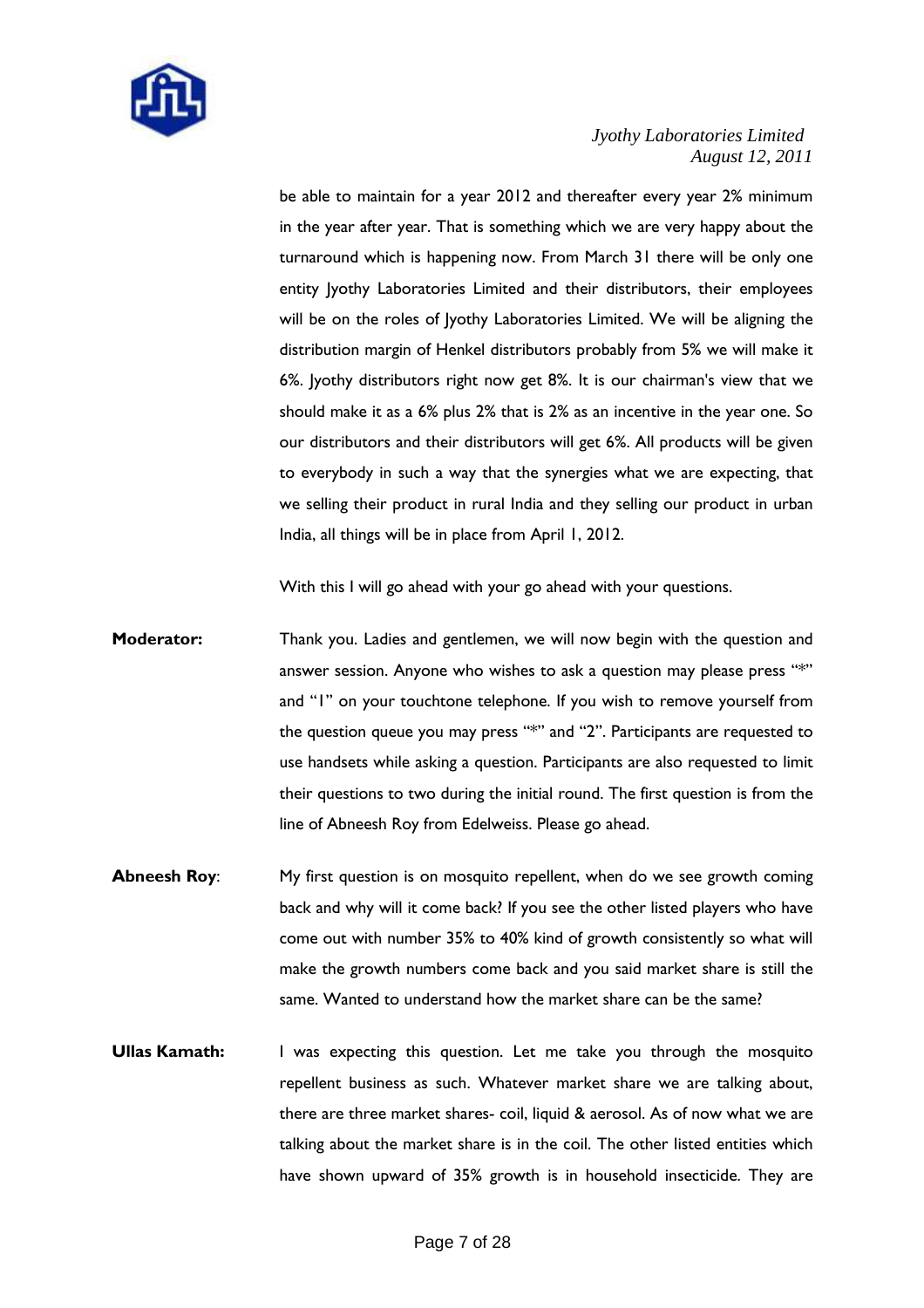

extremely good in the liquid and aerosol and that has higher value realization. Their growth has come from that. If you see the growth in mosquito repellant, it is in the coil category, in which 90% of our turnover come from, that it is single digit category growth whereas in the case of liquid and aerosol the growth has been 21%, 22%. So they have got this advantage and also the value realization as per the liquid is concerned is much, much higher. Whatever I have spoken is only on the coil and market share we are holding on is because that wherever we are from we continue to be strong.

Your second question is when you will start seeing the numbers. I think we will start seeing the number from August onwards because we are extremely strong in Maxo in the eastern region and as had I explained that 70% of sales of Maxo comes from the eastern region where we had taken out the complete layer all together that has affected a reduction of Maxo sales to the extent of 20% to 25% in the primary sales. As per the secondary is concerned everything is normal, basement is normal and growth what we are seeing there is normal because that what if I am holding on to the market share then naturally my secondary sales will have grown by as much as the category sales. Category sale has grown in the last quarter about 10%, so my secondary sales to that extend will grow. So there are no worries from our side. But at the same time going forward our thinking is very clear on Maxo that we continue to work the way we have been working on Maxo without reintroducing any of the schemes. But we will be concentrating on the liquid and aerosols. Also we are ready with our new advance version of liquid and that will be in market probably in October

**Abneesh Roy:** How much has your vaporizer grown?

**Ullas Kamath:** Our vaporizer growth has been 15% in the last one quarter

**Abneesh Roy:** How was the new introduction the DRDO related? How is that?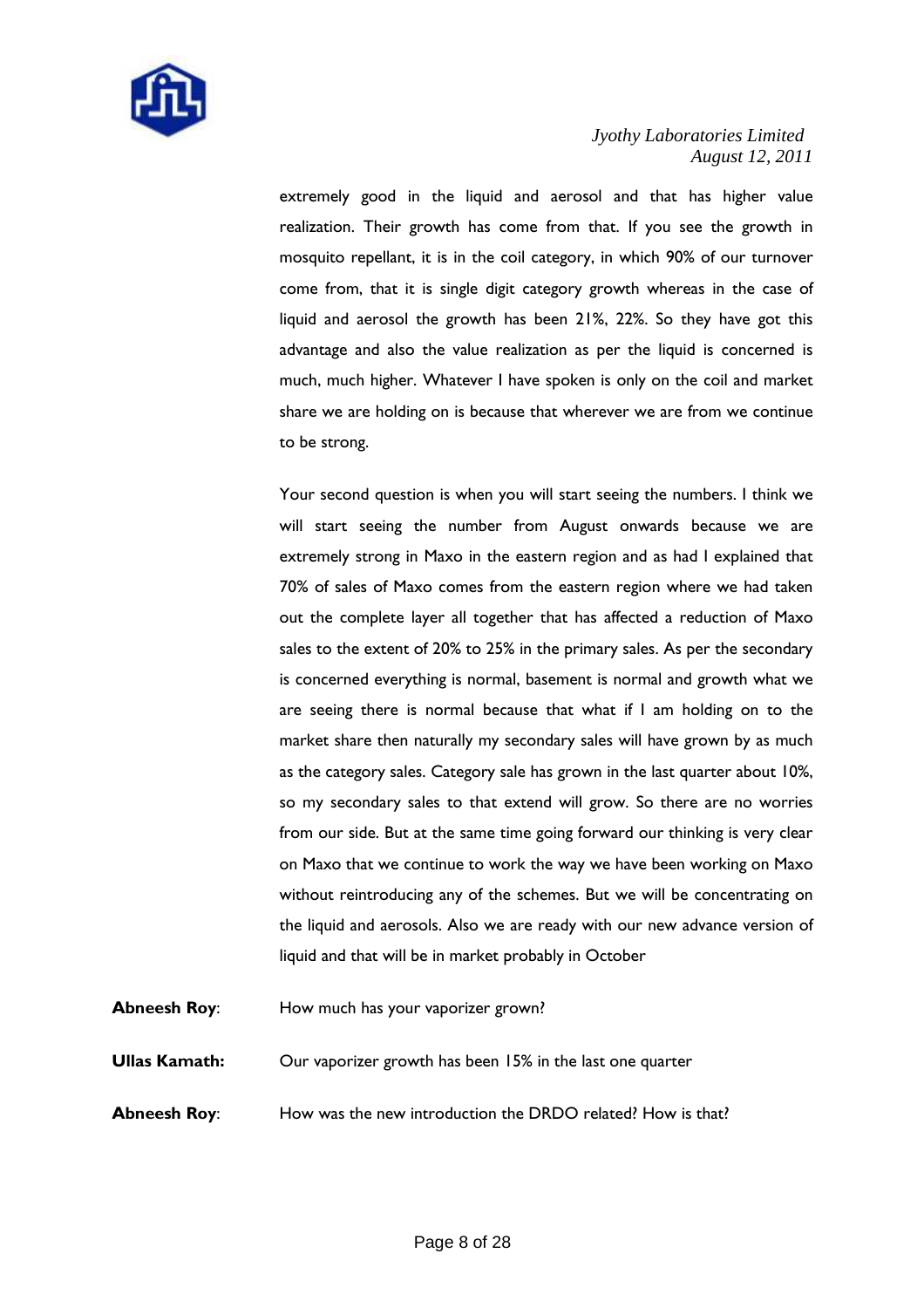

- **Ullas Kamath:** DEPA we launched in Kerala. The response has been very mixed. I do not say it is highly encouraging there but we have spent little money there. It is too early to take the consumer feedback. What is that we have realized that the people have to be educated on the application of any of the repellant kind of the product.
- **Abneesh Roy:** Other applications are already there, right?
- **Ullas Kamath:** The entire category is very-very small. If all are put together, the category is not more than Rs100 Crores. So when you are introducing this new tissue form, which we have introduced in Kerala, every month we are selling about Rs.10 to Rs.12 lakh. It is not a big sale. But it has been accepted by the people. We have not gone to rest of the places because it is a huge investment from our side to spend the money on building the category. We intend doing some kind of sweet sampling along with our other products, which probably will start from September onwards but the product has shown it efficacy. People who have used are extremely happy. Government is placing the order on month-on-month and we are getting some good orders from CRPF and from primary health centers. Government has already approved this under the vector borne diseases program, which is about Rs60,000 Crores money, which government has earmarked for the malaria eradication in that program. This particular product has been listed already and already gone to the state government. As far as the domestic market is concerned it is only the when we are capable of investing huge money, we can see the sales. Having said this we are very, very hopeful that this particular product will be a game changer for us in the years to come.
- **Abneesh Roy:** My second and last question is on the fabric care 18% decline what is the reason for that and when do we see growth coming back there?
- **Ullas Kamath:** Decline is only in the primary sales. There is no growth and there is no decline in the secondary sales. There is no decline in the market share and I again I am repeating for the understanding of all of you that whatever reduction you see it is only one time restructuring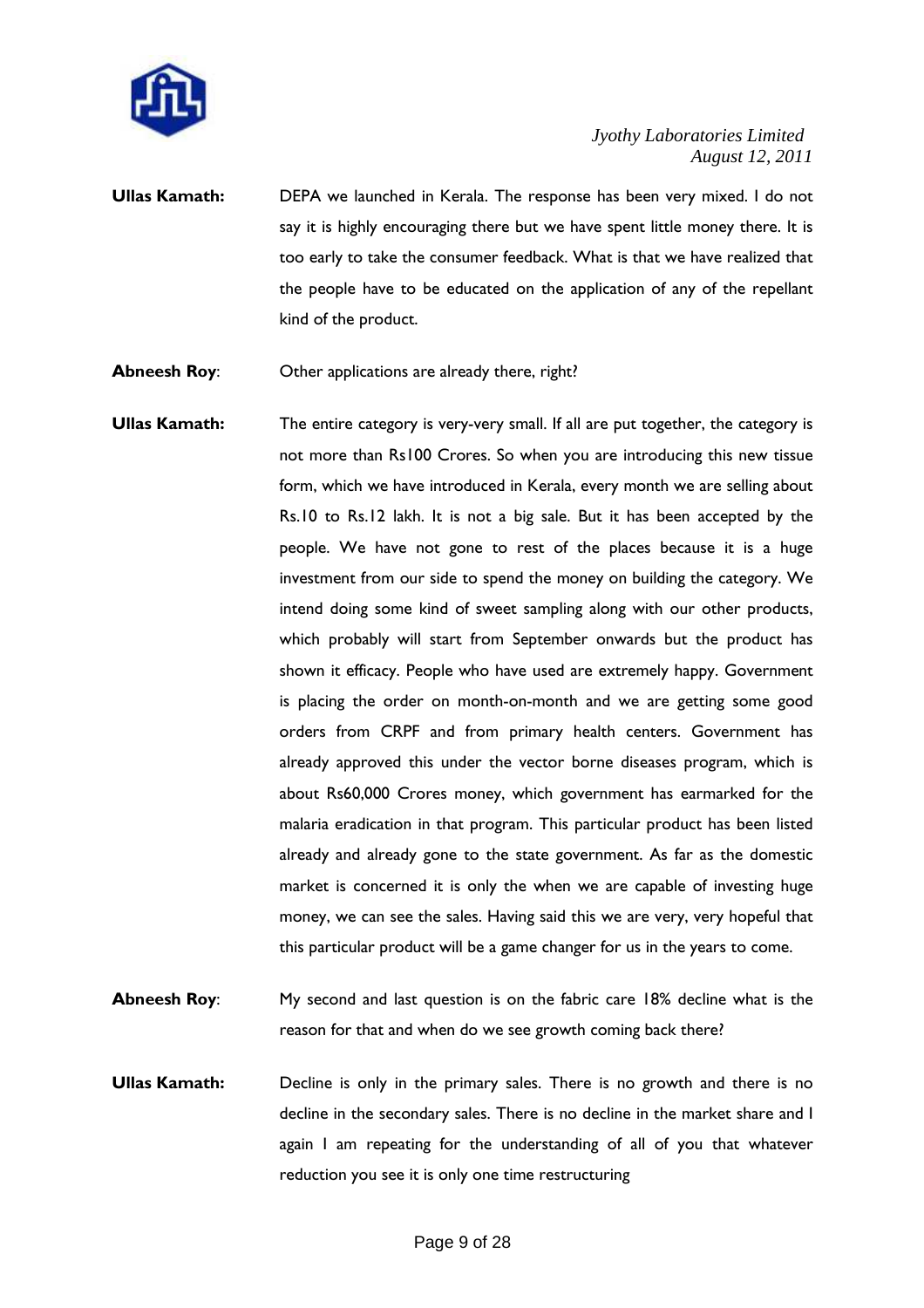

- **Abneesh Roy:** Just one remark why doesn't any other company give the number primary, secondary? Why we are only you giving these numbers and divergence is also there. What is the reason for that?
- **Ullas Kamath:** Others do not have probably as much as they have the data on the primary and secondary and when you have direct distributors sales and they may not be able to capture the secondary sales thereafter because we have 1800 field force we already believed in a secondary sale that is the sale, which happens on a distributor to the market, which is what we primarily believe in that should be the real sale and we capture that so whenever we talk about the sales we talk about the primary sales from us to the distributor and the secondary sales of distributor to the market and secondary sales and the market share will always be going hand in hand.
- **Abneesh Roy:** Thanks and I will come back with more and all the best.
- **Moderator:** Thank you. The next question is from the line of Naveen Trivedi from PINC Research. Please go ahead.
- **Naveen Trivedi**: Good evening Sir. My question pertains to the can you share the segmental sales for Ujala as well as Maxo?
- **Ullas Kamath:** Right now I do not have the secondary sales data because it is not captured in our balance sheet. But I will say that the secondary sales for all the products are in line with our growth, what we have estimated in the past 15% to 17%. We are there as the non sales area in the southern states. Other than southern states everywhere it is super stockists that means in a normal year 65% to 70% of our sales come from a CSA area super stockist area and the remaining will come from distributor area. In the non sale area in the last three months we have grown by 17% and in the CSA area we are degrown by 48% So answer your question what will have been our sales in the secondary it will be at least 17% growth in the secondary level because that is what transforms into trajectory.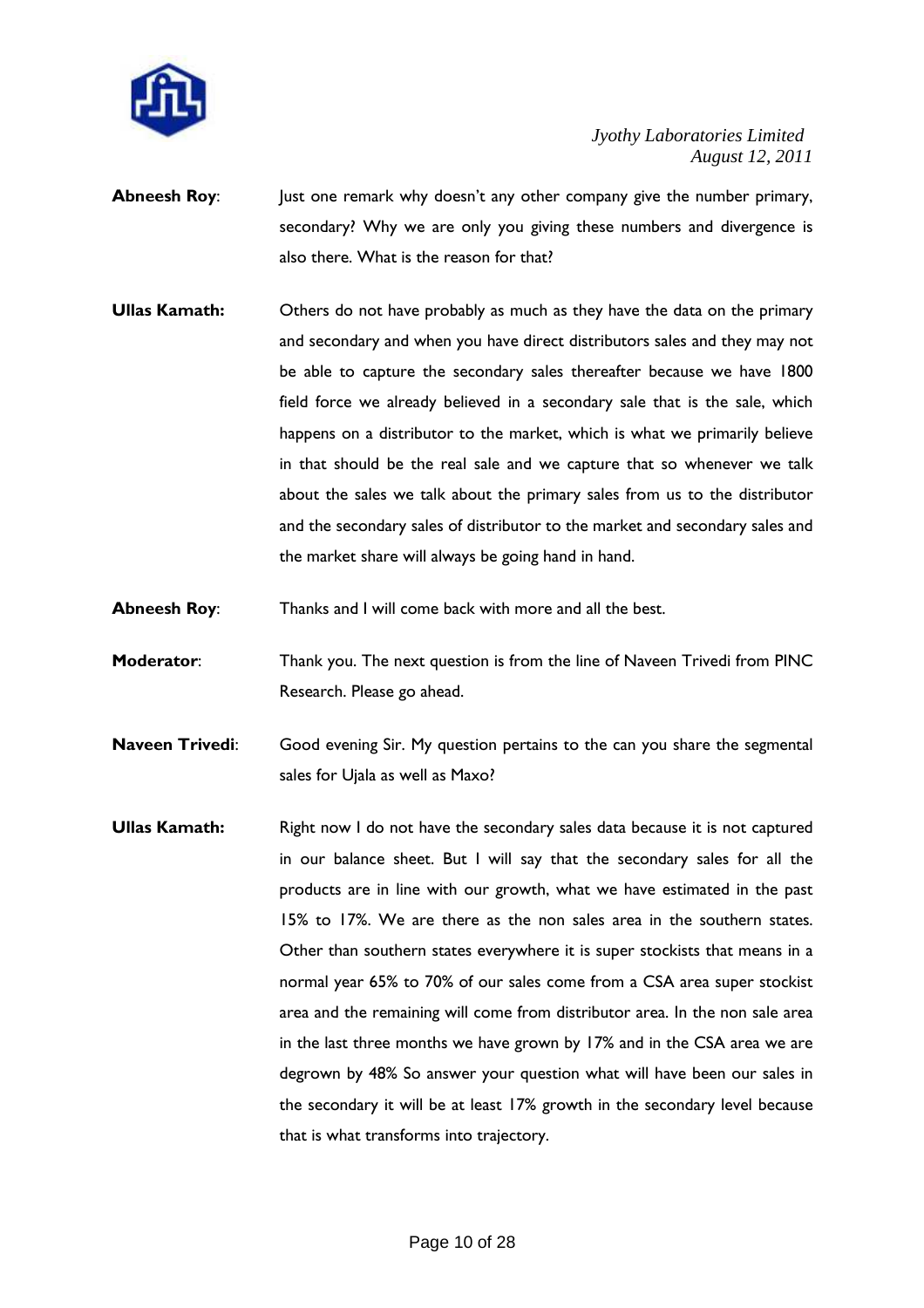

- **Naveen Trivedi**: Sir once you say it is non CSA does it mean that you are talking about the secondary sales?
- **Ullas Kamath:** These are the secondary. This is the company to the distributor sale what we call. When you have a three tier sale the primary sale in CSA area is considered whatever the sale we make from us to the super stockist that is called primary but when there is no super stockists the sale whatever we make from us to the distributor that is considered as a primary whereas distributor to the market that is secondary whereas in the first level also from a distributor the market is considered as secondary.
- **Naveen Trivedi:** Non CSA sales are also relatively very low compared to the CSA sale. Once you are saying 17% sales growth in the non CSA segment I do not understand the mathematics in terms of the secondary sales growth you are saying that will in line with your expectation, can I understand was that number similar to the last three, four quarter numbers?
- **Ullas Kamath:** I have not kept the last Q1 secondary sales data. I only have this secondary data for the current quarter especially in the non-sales area, which are grown by 17%.
- **Naveen Trivedi:** Can you share how much of the volume decline in the Ujala as well as in the Maxo for the current quarter?
- **Ullas Kamath:** Ujala has declined-- the current quarters in the non-sales area we have not declined. We have only declined in the CSA area. That is again because we are dispensing with one particular level. We are removing it, so that is how the decline has happened. But otherwise if we have maintained the same market share then the secondary sales will remain the same there is no reduction in the sales in the market place at the secondary level.
- **Naveen Trivedi:** Despite taking the price hike in Ujala Supreme as well the lower spending on the channel margins, why were our margins under pressure for especially for the Ujala Supreme?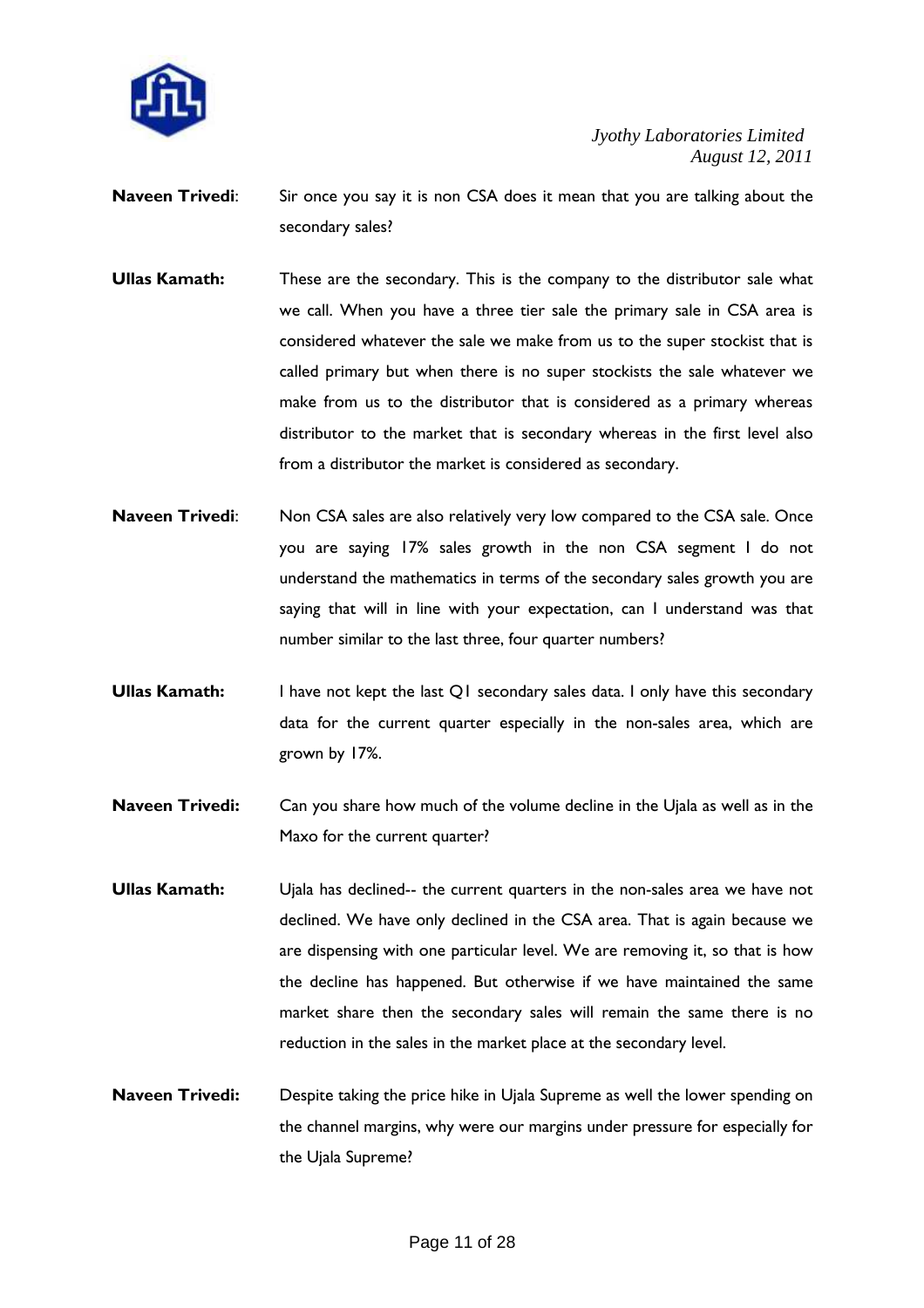

- **Ullas Kamath:** I just clarified the price hike we have taken from Ujala is only from July onwards, we have not taken in the last year in the quarter, which you are referring to, there was no price hike. The second one is that when you take the price hike effective from July the realization will happen from July month onwards so it is not captured in the June quarter and the cost pressures in June quarter was there for everybody in the raw material. The price increase what you have taken, which you will see the impact only in September quarter.
- **Naveen Trivedi:** If I am not wrong the 17% price hike we have already taken in the second half of FY'll the Rs.12 bottle has been went to Rs.14 so I think the Q1 should take the benefit of that 17% also?
- **Ullas Kamath:** This is over a year back Rs.12 to Rs.14 we have taken a year back.
- **Naveen Trivedi:** It was in the September of FY'll at least the Q1 numbers of FY'll was getting the benefit of this price hike. I mean this quarter at least we should get the benefit of that price hike?
- **Ullas Kamath:** Whatever we have got now the profitability in Ujala is only because of that price hike. We have spent the money on advertisement and the raw materials prices have has gone up. The VAT is something which is impacted us in the current period. Most of the places the VAT used to be 4% and now it has gone to 12.5% for Ujala. So there are various factors which has compelled us to increase the retail price once again from Rs.14 to Rs.15, which is what we have done from July onwards, the result will be seen in September..
- **Naveen Trivedi:** Now you are saying that after September onwards, the things are normal. Can you just throw some light on the next nine months? Since last two quarters, we are getting volume pressure on Ujala Supreme. So would there be any benefit in terms of volume growth and all?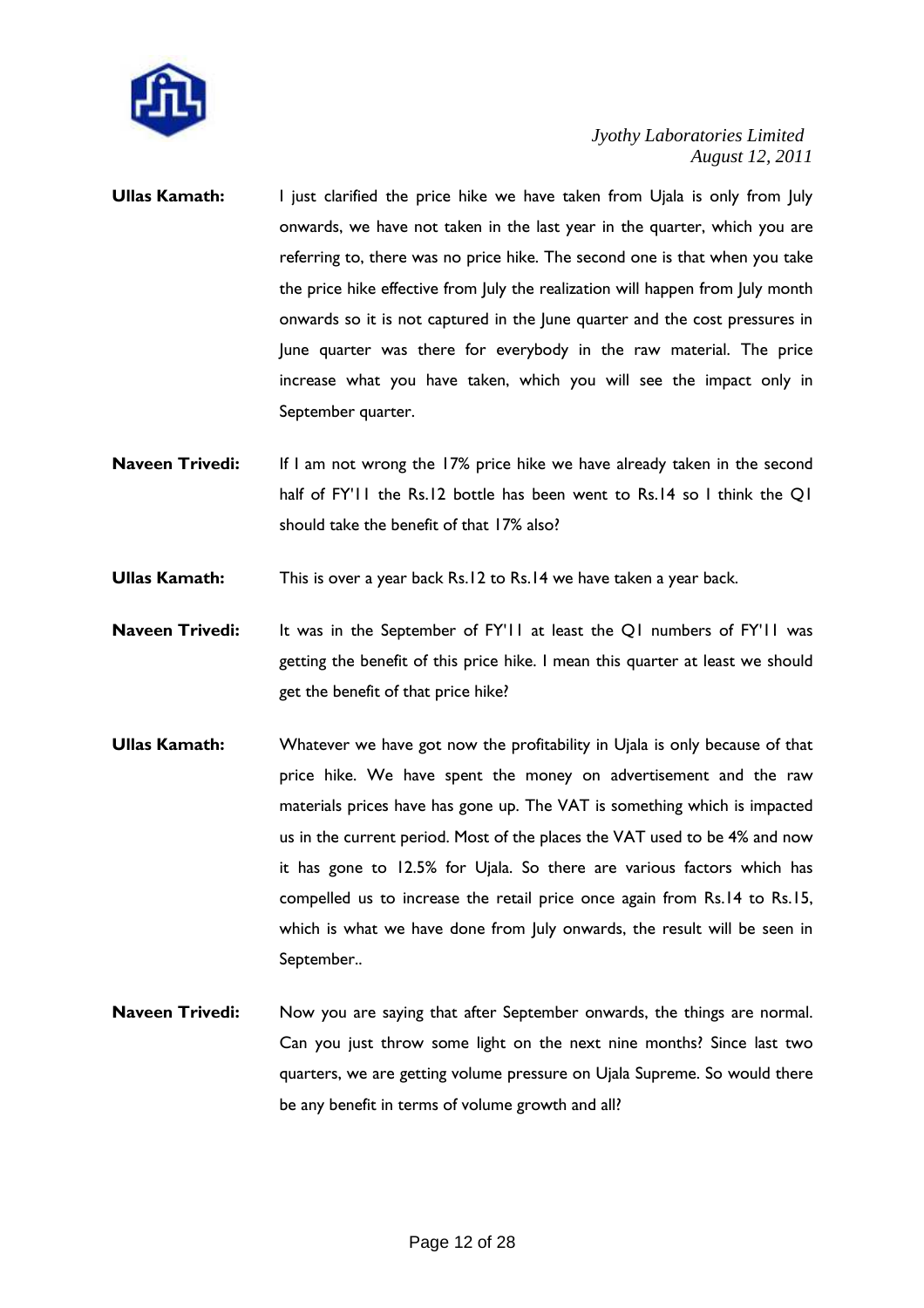

- **Ullas Kamath:** There are two elements in your question one is the volume, volume growth in Ujala we always expect about 7% to 8%.In current year also we are hopeful of at least getting 6% to 8% growth. The second thing is that like how it will impact the profitability. It is very, very simple the crude price if it comes down and there is no need to worry for anything else automatically for us the gross margin will go up. The price increase what we are taking is because now we are under pressure and we thought some 14 to 15 will not make that much impact at the consumer hand. To be more cautious we are increasing the price and also in the last year we have spent a good amount of money on advertisement, which is when compared to the earlier year it is almost double and that has obviously impacted our profitability. But as a corporation we have got that additional benefits and Ujala Detergent Powder is doing very well, and going forward the next three quarters if the crude price is under control I think that will be back into the normal profitability of 18% to 19% of EBITDA margin is what we expect all products put together.
- **Naveen Trivedi:** Any impact of price hike on Ujala Supreme? Any structure changes in whitener market competitors who are doing the same business?
- **Ullas Kamath:** For whitener business, there is no competition and we are the market leader with 32%. The nearest competitor is at 3.5% with Robin. There is not much to worry about it. But it does not affect our volume at a secondary level, we are still present in 3 million retail outlets and market share we are holding intact.
- **Naveen Trivedi:** Volume market share I think we are around 55% to 56%?
- **Ullas Kamath:** Yes that is because of lot of small players who are operating at a district level, very difficult to identify them and we cannot compete with them because they are all small players who are doing Rs.50-60 lakh turnover and they are more than 300 people across the country. So when you see the value and volume market shares it is predominantly because of small players operating at a regional level.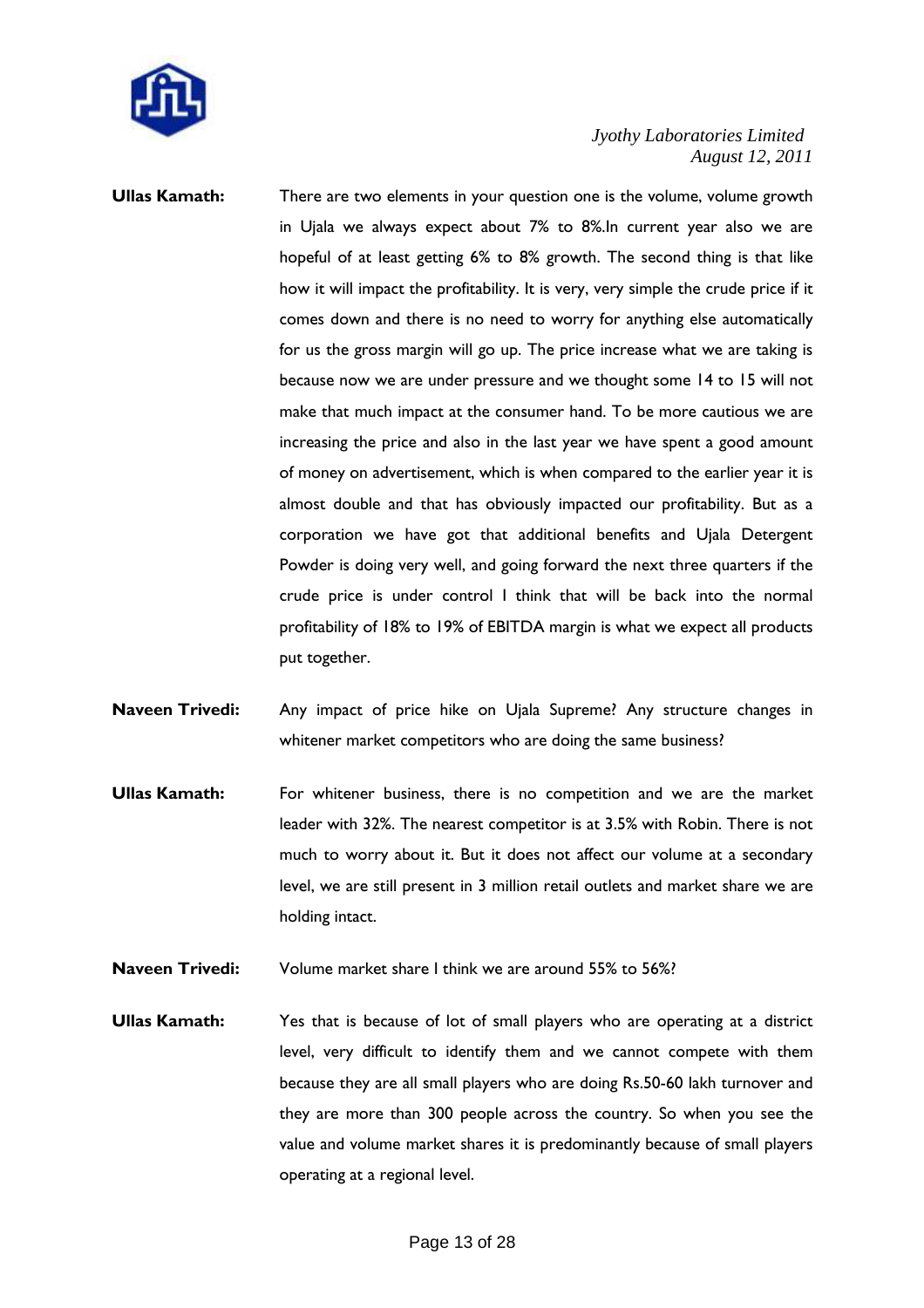

- **Naveen Trivedi:** Last question on the interest cost for the quarter it is around 18 million, I think as you have already mentioned in the inventory figure that the order reduced especially for the receivables and all, I do not understand these numbers?
- **Ullas Kamath:** This is our working capital limits which we have taken now because the funding for Henkel. As you know that we have taken Rs.600 Crores, out of that Rs.450 Crores is NCD with zero coupon and premium payable at the time of redemption. Then we have taken another Rs.150 Crores of working capital out of that we have used about Rs.90 Crores and the interest is based on that and this money what you have taken.
- **Naveen Trivedi:** Even for the Henkel numbers the interest cost was already there it is around Rs.9 Crores so we already charged the interest from Henkel that was the kind of mathematics we have done?
- **Ullas Kamath:** Here whatever we have charged, whatever the advance we have given to Henkel we have taken that as interest income.
- **Naveen Trivedi:** Thank you so much Sir.
- **Moderator:** Thank you. The next question is from the line of Hemant Patel from Enam. Please go ahead.
- **Hemant Patel:** Just a question on growth front. I am still not able to understand how Ujala will grow during this year after we have dropped down from a three tier structure to a two tier structure. Am I to understand that the primary sales, which you have lost out by getting away from your super stockists that primary sales is close to around Rs.40 Crores odd, which we lost. So are you saying that this Rs.40 Crores odd of primary sales will be taken up now by C&F agent?
- **Ullas Kamath:** No this is a one-time loss, which we will not be able to take it back because once the tier is really not there we will be supplying directly to the distributor and distributor for him is irrelevant because instead of getting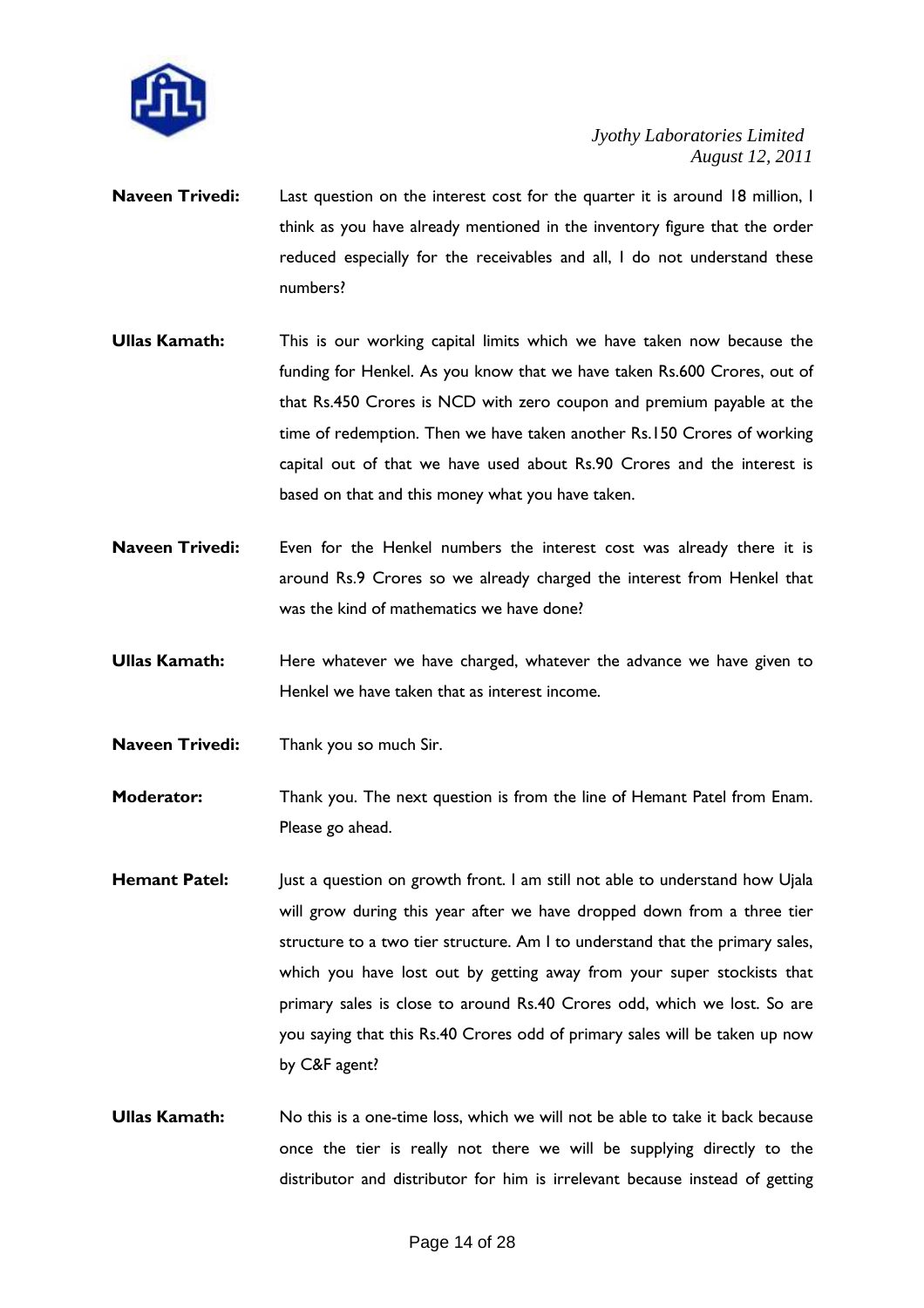

from the super stockists it is getting from us. So it is the one-time loss of sale for us in entirety on all the products, which will result into at least saving about 3%. Because right now what we are giving is 5% margin to the super stockists. If I take the secondary sale and everything if I have to spend about 2% since there will be a 3% of profit I would say the saving in our margins.

**Hemant Patel:** So that profit would have come in during this quarter?

**Ullas Kamath:** It starts coming from August. Now whatever billing we are doing, some of the places we have already started doing the direct billing and some outstanding, which yet to recover from the super stockists will happen maybe by or before September 30. So effectively we will be billing it all across the CSA areas of eastern agents, which is about 70% of our turnover from October 1. But some of the places where the stock is already being cleared, money has to be collected by us. We have started billing actually to the distributor now.

**Hemant Patel:** By when would the CSA sales completely stop by next quarter?

**Ullas Kamath:** Eastern region including UP it will stop from October 1 effectively, which is already being communicated to everybody. Delhi region we will be starting from January 1 and by March 31 there would not be CSA. So effective from April 1, 2012 all India basis there will be only Jyothy's Depot and distributor, direct billing and the margin for the distributors will be same that of Henkel margin. Henkel distributor will come on our role and we will be dividing the area, rural & urban India separately. Wherever Henkel distributors wants to do urban India, where we are weak & some of the places where we are extremely strong in the modern trade, like in Mumbai & Delhi urban market, for which we will be giving our product also to them. Whereas rural India they are not even going outside the urban, which we will be taking complete charge of. So there will be lot of synergies, which we will be getting in from April 1, 2012 but till then this uncertainties both at the distribution level and also at production level we are trying to cope up with.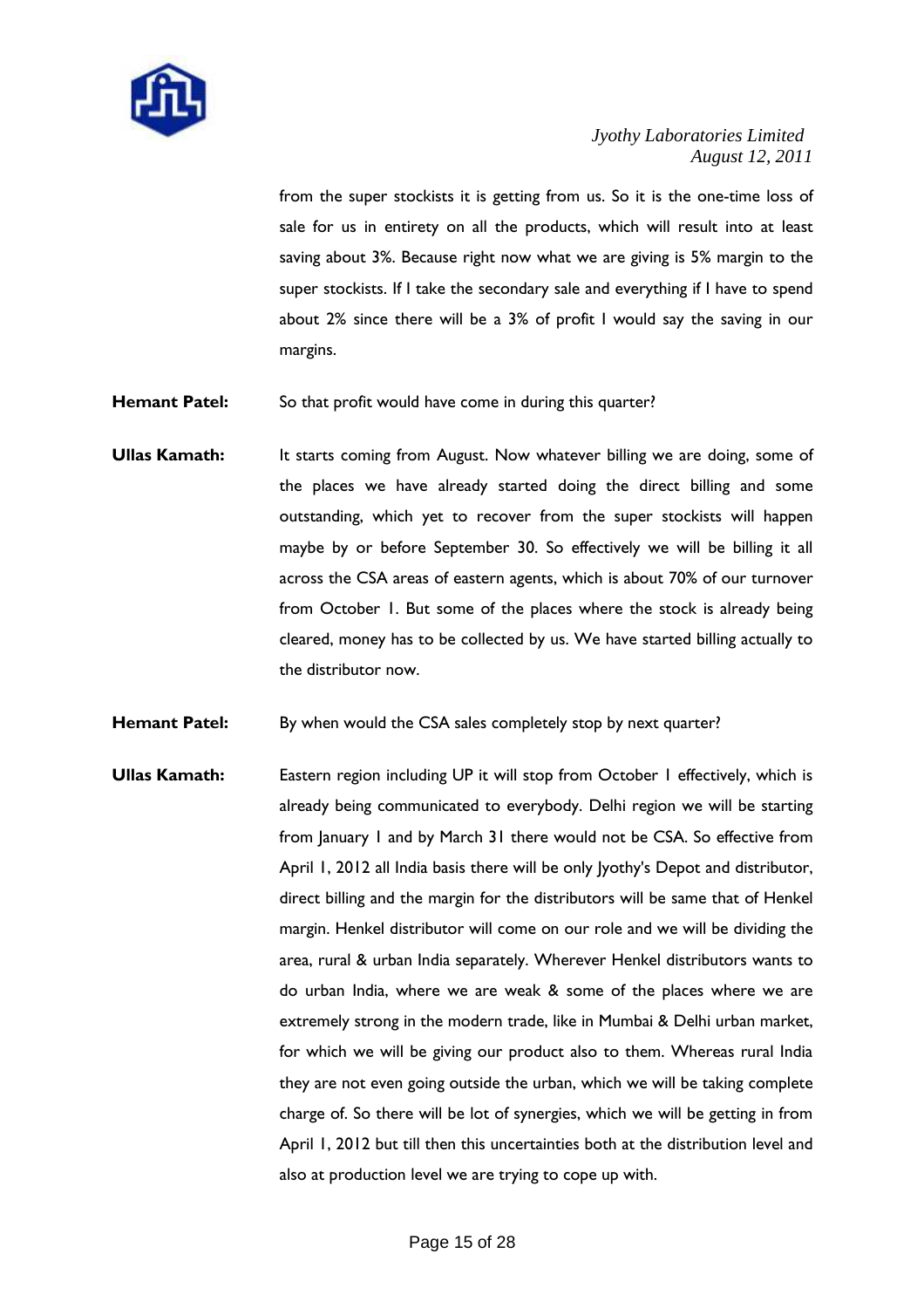

- **Hemant Patel:** This would also mean that the Rs.42 Crores of sales, which you did with CSA super stockists this quarter even that would go down in the next couple of quarters. Meaning that you would still lose another Rs.40 Crores odd of sales in the next couple of quarters?
- **Ullas Kamath:** On one-time. What you are saying that now the sales what we have done to the super stockists is mainly because of Delhi. As far as your question is that now presently what is the sales what you have done to the super stockists whether they will go away from our thing or there will be an additional loss of Rs.45 Crores sales no it would not be because the sales what you have done now is to the super stockists in northern India and that is the only area, which you have done the sales now and to north-east where we will be retaining the super stockists because of other difficulties what we have in north-eastern region.
- **Hemant Patel:** So the topline will grow up by 5%?
- **Ullas Kamath:** But if you take away the entire super stockists by March 31 probably your question to certain extent the sales loss will be there because there would not be any super stockists in the next year in Delhi region as well. So I would say to a certain extent it will affect our sales.
- **Hemant Patel:** On the fabric part are we continuing in terms of the losses, can you give us an idea of what is happening in terms of sales, equity, and profitability there?
- **Ullas Kamath:** JFSL as we referred in the past that the Bangalore Pilot Project has already turned profitable and thereafter we aimed for Delhi, Bombay and Pune. Last year we closed our turnover Rs.9 Crores. This year we are estimating to close the turnover may be around Rs.55-56 Crores. There is a robust growth both in Bangalore and also other places. As far as the losses are concerned, there are no losses in Bangalore, Bombay and Pune. But the one which we acquired in Delhi with 61 retail outlets is there into the third year and they are still running under a loss of about Rs.30 - Rs.35 Lakhs month on month. We expect the overall loss for JFSL for the current year should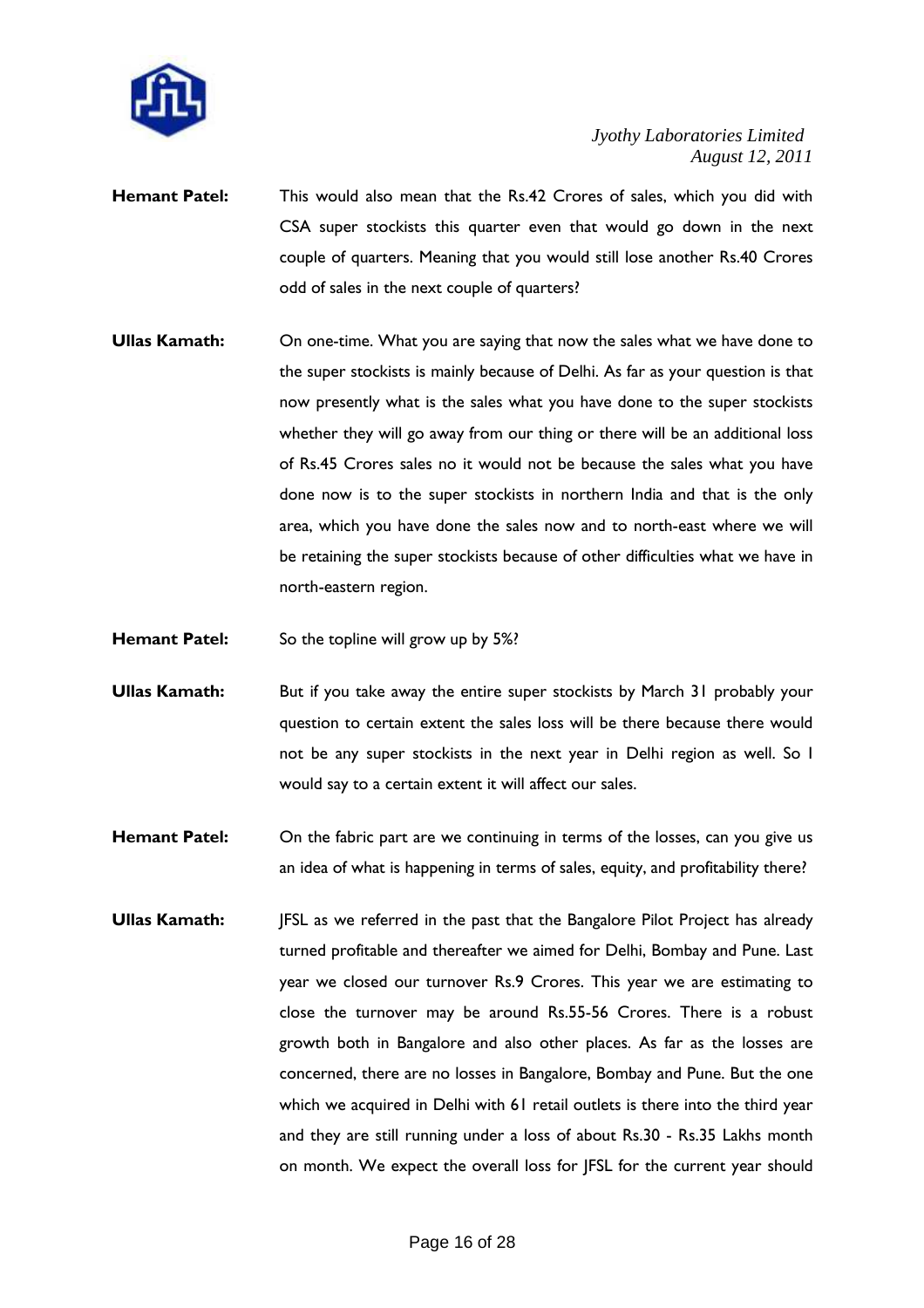

be about Rs.5 to Rs.6 Crores that is subject to we going ahead with Chennai and Hyderabad, which we intent putting up the facility before March 31, 2012 and next year onwards there would not be any losses.

**Moderator:** Thank you. The next question is from the line of Ajay Nandanwar from UBS. Please go ahead.

- **Ajay Nandanwar:** I just want to understand what role the CSA played in your distribution channel?
- **Ullas Kamath:** Fantastic question Sir. I think I need to explain to you in entirety why we took them and why we are dispensing with them. Jyothy when went from regional to national in 1997, till than we were regional players and Jyothy was doing only Ujala sales in Kerala, Tamil Nadu, Karnataka and part of Andhra Pradesh. From there we went to West Bengal and went national. Ujala was an unknown product. Ujala did not have any brand equity in the rest of the country. We could only tell them that it is doing extremely well in the South and it is a new concept all together. At that point in time to get any stockists or to get any super stockists it was very tough task. So what we did at that point of time is that Ujala was sold at Rs.6 in South India, we made Rs.6.50 in South India and we made it Rs.7 and called it as Ujala Supreme. We gave the 50 paisa margin, which was converting into about 8%, which we gave those days to our super stockists who are high network individuals of marwadi community. Close to the places we appointed them as state super stockists and we told them that we will give you 8% margin; this is the product we are selling extremely well in South India. Why not became a super stockists and in term they started giving credit in the market and started selling to the distributors. We spent that money on advertisement those days. We used to spend about Rs.30 Crores on advertisement annually from 1997 to 1999. "Aya Naya Ujala, Chaar Boondon Wala" become a big hit and at that point in time we did not wanted to invest money on the working capital because a huge money was required to supply the goods across the country. Second as you know that Jyothy was averse to take any bank loan. So that time we got convinced that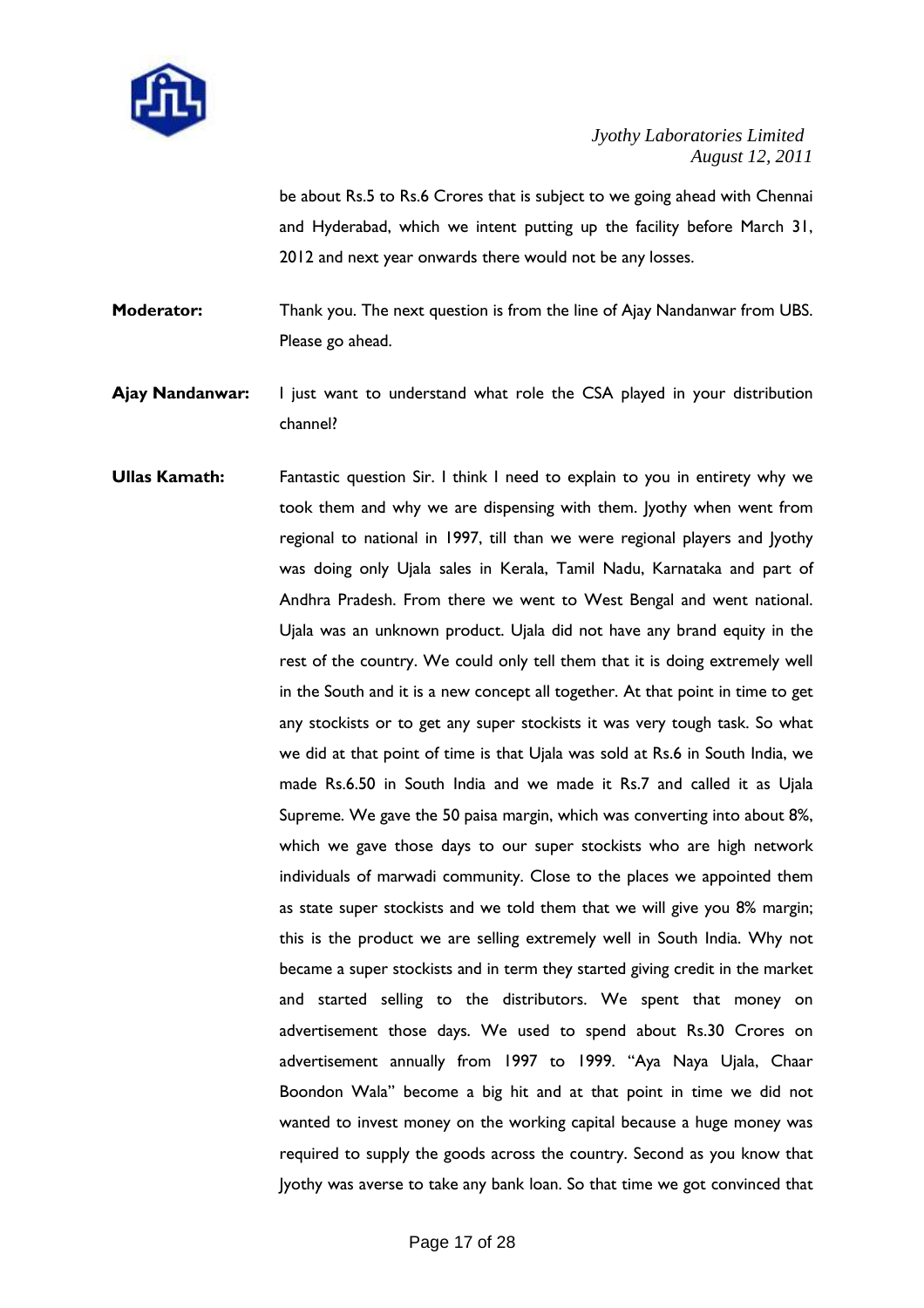

Rs.6.5 paisa in Kerala, we are selling at Rs.7 in rest of India and that too from tax reason it was worth it and that time also we had 70% gross margins, which we have today also. Now that 8% we reduced at first level we reduced it to 7% and then made at 6% then we made at 5% right now we are working at 5%. Now even today they are all helping us to the extent of supplying the goods to the distributors, but all the distributors now are managed by our staff, 1800 field forces they are managing secondary sales are handled by us. Now when we taken Henkel, we would have not taken this drastic step of closing down the CSA godown overnight, like in one quarter. But now that we merged both then what we do with this people, either we need to make Henkel as a Jyothy's distribution channel and their existing margins of 15% will go to 23% or we should go to 15%. We felt that we should go down with the Henkel model and also reduce this particular margin because when you see a combined entity of Rs.1300 Crores saving of 3% it amounts to almost Rs.40 Crores. We felt it is better for us to do onetime correction and get going with only the two channels and that is the reason why we had got dispensed with them.

- **Ajay Nandanwar:** In return for the 8% margins they are keeping, are they providing working capital channel to them to the distributor?
- **Ullas Kamath:** Whenever we have given the credit they have also given credit in the market place. Because when we have outstanding of Rs.103 Crores that means that we have extended the credit to the super stockists during the season and in turn they were also doing the 15-30 days credit to the market place. Right now whatever the money we have recovered from them Rs.103 Crores has come down, as of yesterday as low as Rs.25 Crores. That means they have recovered from the markets and they have given the money to us and they have started and become zero.
- **Ajay Nandanwar:** If your super stockists go away, to what extent your distributor get agonized?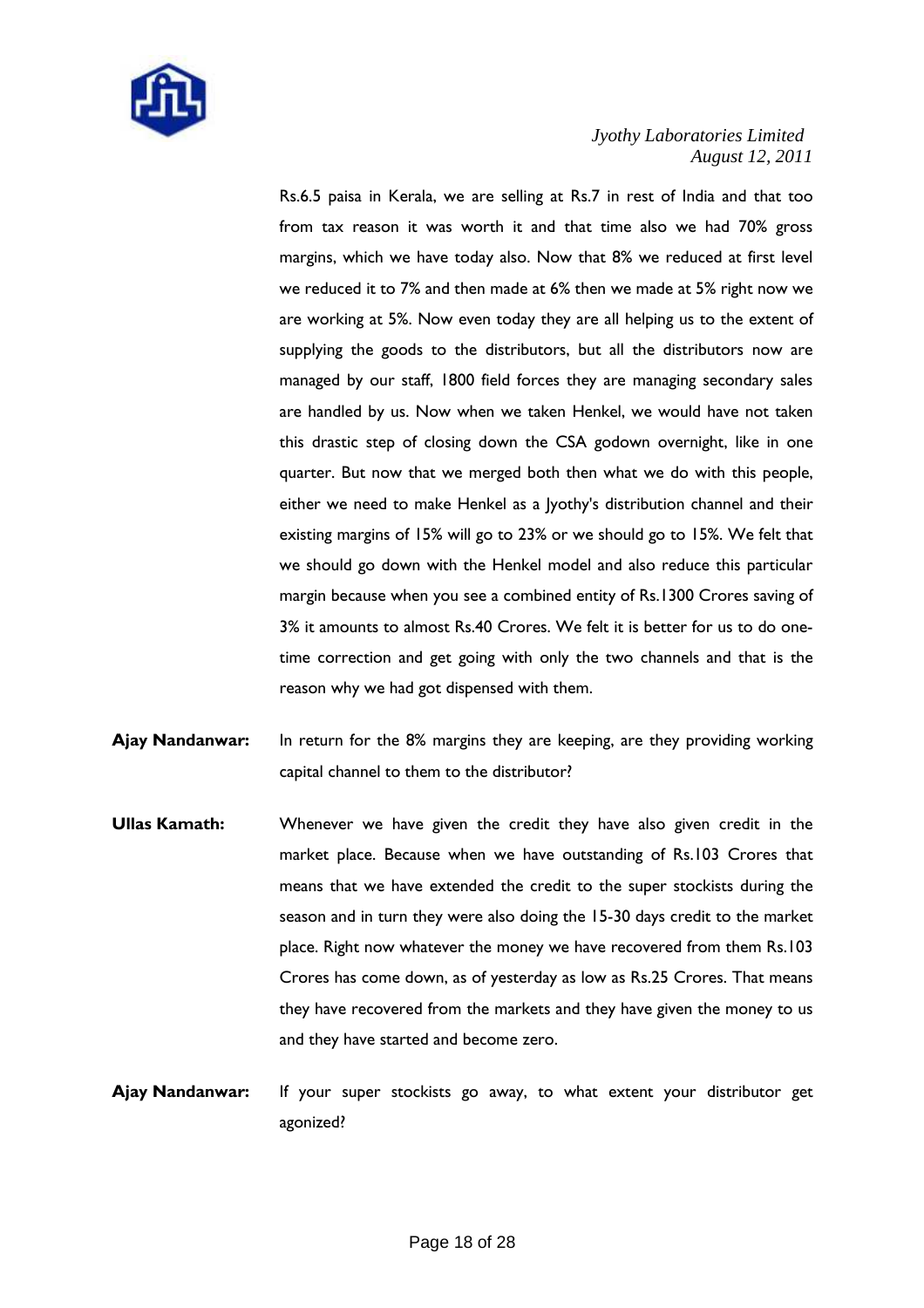

- **Ullas Kamath:** Distributors have nothing to do with super stockists because distributors are managed by our field force. Our strong field force will pick up the order from the distributor, they give it to the super stockists and they ensure that they will make the supply. So in that case now we have our depots at all the places where super stockists have. Wherever we do not have depots, Henkel depots are there. So the stockists instead on taking a demand draft in the name of one of my super stockists they will need to take a demand draft in the name of Jyothy Laboratories Limited and they will be more than happy to do the that. As long as the servicing is done by our staff not by the CSA staff I do not see any kind of alternation happening between the distributor and the super stockists. Only thing we are ensuring is that there are no dues from the distributor to the super stockists and that we have cleared it now.
- **Ajay Nandanwar:** One last question on this, how prevalent is the super stockist's model in the whole FMCG industry?
- **Ullas Kamath:** In FMCG business, nobody is working on this. Earlier people used to give C&S margin of 1%-1.5%. Now everything has become at 650 bases because the carrying in job is only to provide the logistics and why should we give any percentage. So the latest what is happening reference to the business is that everybody is on a fixed fee and channel margin across the country if you take, any of the FMCG, 10% is the retail margin distribution margin. Everybody has worked around 13%-14% channel margin which in our business we felt at one point in time when we grow really will dispense it. We have done that now and that way Henkel has become a blessing disguise for us to tell our super stockists that we want to do ourselves directly to the distributor.
- **Moderator:** Thank you. The next question is from the line of Arjun Khanna from Principal Mutual Fund. Please go ahead.
- **Arjun Khanna:** My question first one is a little bit more on the CFA, what kind of inventory do they generally hold?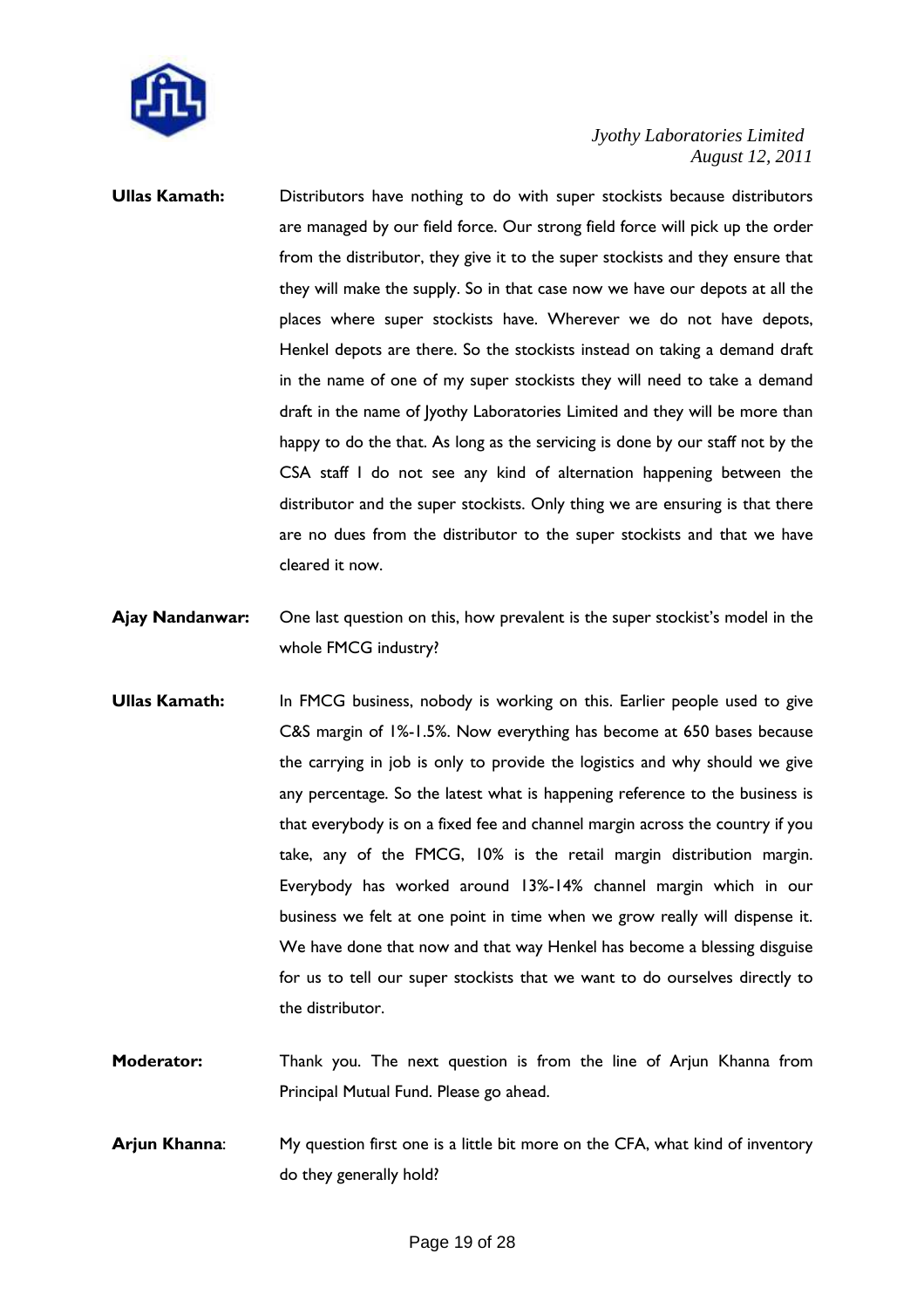

- **Ullas Kamath:** During off season it is about a month, during season it will be anywhere between 45 days to 60 days. Season comes only for mosquito season.
- **Arjun Khanna**: Sure the second part is why are winding them down given that we have access direct to the distributors? Why did we actually make this 42.5 odd Crores sales to the CSA channel?
- **Ullas Kamath:** Absolutely there were no bad debts at all because in the last 15 years of our working in this super stockists area across the country we have never booked any bad debt. That is the way we work. The distributors are controlled by and serviced by our field force and we are recovering the money as quickly as possible. The question was asked to us that why are you changing the credit policy, why is that you are going away from the super stockists? But it implies to all the distributors, we told them that we would not have been doing this. But for Henkel position we are investing lot of money. We are borrowing the money so we want are money back and at appropriate time we will try to give the credit. That is the only the reason that we gave and every distributor supported and gave the money. You will be surprised that 103 Crores of outstanding as of yesterday my chairman was telling me that it had come down to 24 Crores, out of 24 Crores 20 Crores is from the institutional which are always with the 30 day 45 days credit. That means that every distributors have made his best to give the money back to help the company to pay Henkel and which we have done. As far as the bad debts, the super stockist is not concerned because there godown is always in our control and we know what stock they are having and based on that we recovered our money and we sold a stock to distributor. So there are no bad debts probably on this.
- **Arjun Khanna**: Since we do have an idea of inventory of there can you quantify the amount the INR amount inventory lying with super stockists?
- **Ullas Kamath:** As of now the super stockists stock what we have is about 37 Crores. It was about 70 Crores now it has come down to 37 Crores.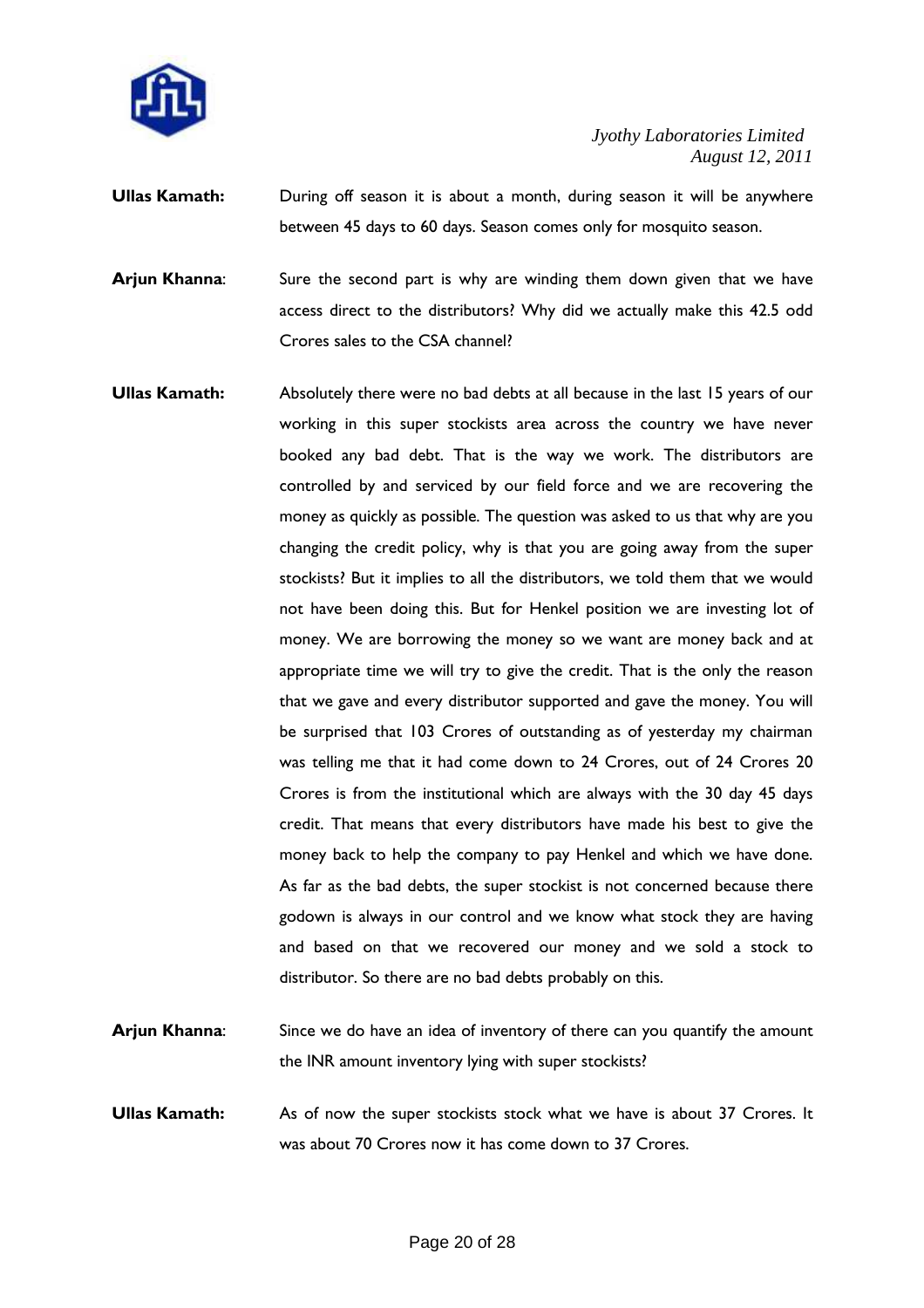

- **Arjun Khanna:** Probably you can help me with this, our sales have declined 40 Crores but the stockists inventory is not down by the corresponding amount and assuming a 17% growth this probably something wrong with my math, if you could fill in the blanks please?
- **Ullas Kamath:** One is that it is the very dynamic like mathematics it is not 2+2 become 4. So one is that we have CSA area we have non CSA area, non CSA area there is no confusion. It is perfectly going on.
- **Arjun Khanna:** Just in the CSA area Sir, you have 33 Crores of inventories run down by the CSA area while our sales decline is roughly 40 Crores?
- **Ullas Kamath:** This is as of June 30 and 70 Crores inventory is of March 31.
- **Arjun Khanna**: So you have had a rundown of 33 Crores of inventories lying with CSA and given the 17% growth. I am just trying to understand if we had a 17% growth in the CSA area we would have incremental sales of 53 Crores out of which we have had a rundown of 33, so roughly 20 Crores missing in sales, if you could help me where is that actually come through?
- **Ullas Kamath:** That would have gone to the secondary sales, because whenever we sell to the super stockists that is consider under primary sale and analysis what we are making from 70 Crores of ground stock to 37 Crores to ground stock and if we were to make a normal sale of 17% sale on to them then the result will have been 25 Crores is the missing number what we have shown is actually the secondary sales have happened because what we sell to the primary that what we have the control what we sell from there to the market I do not have the control but I will supervise the numbers but it is not captured in my book.
- Arjun Khanna: Probably I will take this with you offline. My second question is in terms of the debt, we spoke of asset sales while back so that we could reduce the debt profile of Jyothy Laboratories like you mentioned you are really comfortable with that debt have you seen any progress on that front?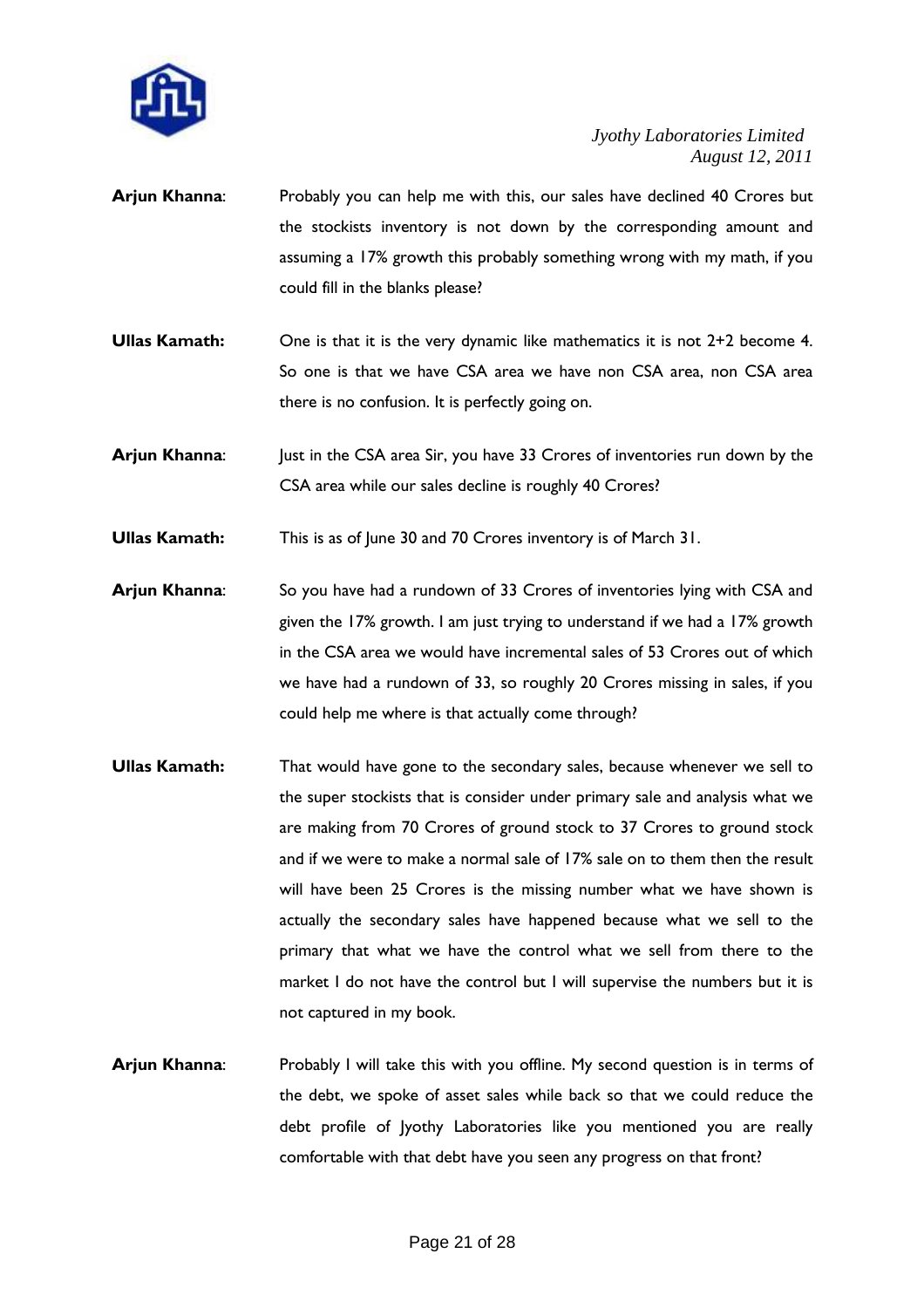

- **Ullas Kamath:** We have identified the assets both in Jyothy Labs and also that of Henkel. The Henkel we have gone in only in the June 1 and we did not want to make them say that we come here and sell their properties. We have identified. We have put the actuarial valuations on the job to value the property, value the machinery and whether it can be sold. We have to do something about it. Also decision has been taken at the board that whatever, wherever it is unproductive that we have right to sell that. So we are going very professionally according to the people doing the actuarial valuation and take the value, come back to the board take the clearance and then engage like professionals to sell the property. Probably you will see some of them happening in the December quarter and part of it that might happen March quarter. But intent is to give away because we know that whichever properties are unproductive and carrying 10.7% interest at this point in time, we do not want to keep it for long.
- **Arjun Khanna:** Any ballpark number would greatly be appreciated.
- **Ullas Kamath:** Probably about 50-100 Crores is what we intent realizing before March 31, 2012 if couple of properties goes away.
- **Arjun Khanna:** The second part to this was there was a lot of talk in the papers of us doing a PE deal and diluting some stake. Any comments?
- **Ullas Kamath:** At this point in time we are completely tied up with the integration of Henkel and one is to protect Henkel business and then promote it. While there are some PE funds who are approaching us because we have made a mention that we do not want to keep the debt for long. So we are talking to them, but price what we are expecting, unless it comes to our expectation we will not be diluting that but in today's context. I think at least for next two to three months time we will be concentrating more on integration and less on raising the money. We will continue with the debt for some more time.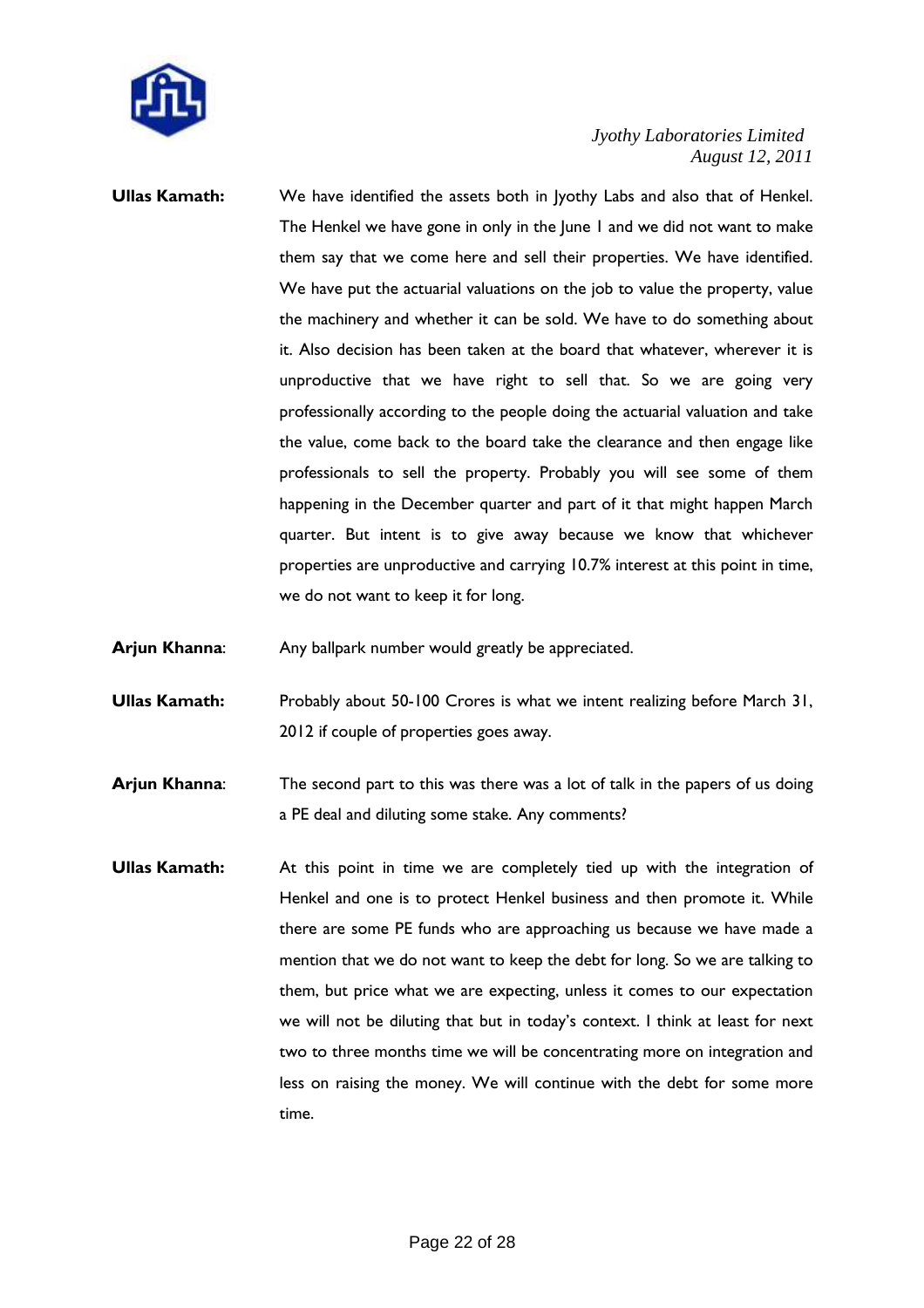

- **Arjun Khanna:** Sure and lastly on a debt funding for the fabric care business we had given debt from Jyothy Laboratory's balance sheet to the subsidiary given that ILF as put in 50 Crores and there is commitment of putting another 50 Crores post establishment of the two plants would any of those moneys come back to the parent the loan amount?
- **Ullas Kamath:** No in fact probably small amount might come back. But the business plan what we have given to ILF to raise the private equity was for the future expansion in Delhi, Mumbai, Hyderabad and Chennai. It had been business plan for the next five years wherein one of the condition what they put is that till such time the ILF will put in the money, whatever money Jyothy has put in there should be retained in the business. So as of now the overall investment what we have made from Jyothy to JFSL was about 45 Crores will be carrying 11% interest that will be retained but as and when the company starts making the cash profit we are rather first side to take the money to clear Jyothy loans.
- **Arjun Khanna:** 45 Crores is the debt amount and what is the equity Sir?
- **Ullas Kamath:** Equity is 12.5 Crores.

**Arjun Khanna**: Thank you so much Sir you have been most helpful thank you.

- **Moderator:** Thank you. The next question is from the line of Abhinav Sharma from ING Life Insurance. Please go ahead.
- **Abhinav Sharma**: Your advertising and sales promotion expansion, we have seen a year-onyear drop, is that the picture for the full financial year?
- **Ullas Kamath:** No there is not much drop, it is Rs9.6 Crores has come down the Rs9.24 Crores, about 7% and in the current year we would be spending about 8% on annualized sale you will see about 8% towards the advertisement and sale promotions that will be intact.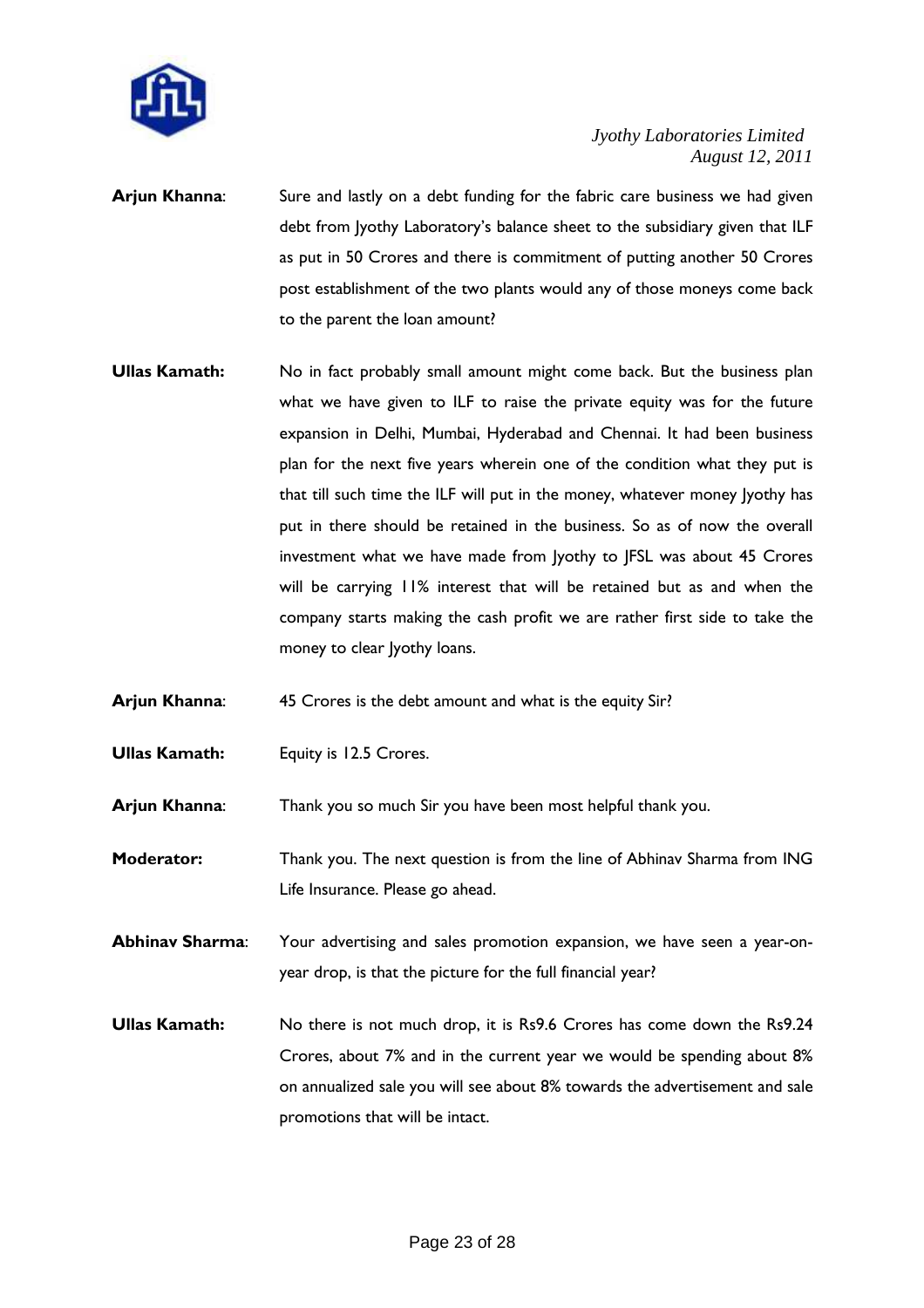

- **Moderator:** Thank you. The next question is from the line of Amit Purohit from Dolat Capital. Please go ahead.
- **Amit Purohit:** Sir just wanted to understand on the working capital side, now we have saved the cost change in distribution but will that is sustainable and will these debtors now shift to more on the distributor side or how it is. Just want to understand?
- **Ullas Kamath:** It is a very, very valid question what you asked for. This is the same thing which was asked to board also when we wanted to integrate and restructure the distribution. We took the decision is that we cannot get away from credit from the market place; however, the stronger brands are because there will be a loss of sale in future in case the sales completely cash and carry. What we intend doing is that the policy of the company will be cash and carry, it will be made and told to all the distributors. We do not mind giving one week - 10 days credit. We do not mean to spread the risk, and we do not mind giving that 10-15 days credit, based on his past credit history, because of what we have sold him over the past, at least Jyothy Distributors we know them for the last 15-20 years. So as of now we curtail the entire outstanding to the market place then we identify whom you want to give some post April 2012. We will do that and generally in FMCG business I am sure you are aware you are aware that everybody works on a negative working capital because only in Jyothy we worked a positive working capital. As of now what we thought that let us at least make it neutral first. So our investment of about Rs113 Crores has come down to now about Rs40 Crores. We tried to take it almost neutral by end of March 31, 2012 and thereafter we will see whether we want to go for a negative working capital or probably about 10-15 days of investment in the working capital.
- **Amit Purohit:** So what I understand is depending upon how our sales picks up we might change our strategy because if you see that if there is some slowdown in the sales we might look at giving distributors some credit in some select segment?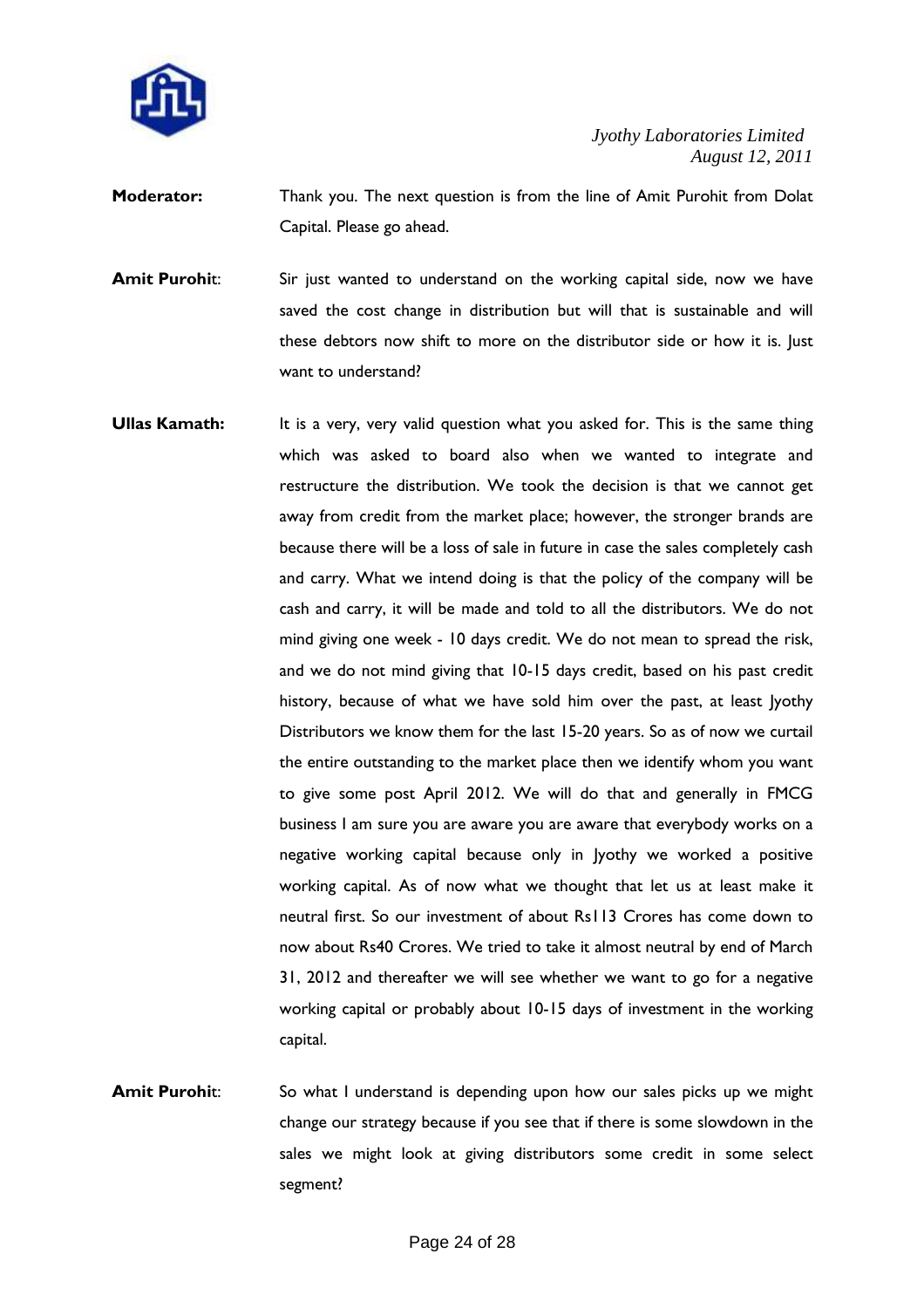

- **Ullas Kamath:** Select distributors, like for example in South India where we have only the company directs sales we have 25 days blocked in the receivable. We are comfortable there as there is no defaulter in the last 25 years. So we continue that wherein it becomes fine lubricant for the products to move from place to place but as for the money, every time if there is delay by two days you will have lost some sales for two days and only for that to select customer select distributor based on the credit rating what we have internally provided based on that we will decide but I would say post March 31, 2012 you can take 15 to 20 days as the money will be blocked in working capital.
- **Amit Purohit:** On the Henkel side we talked about that 8.8% EBITDA margins just wanted check I am not aware, we have taken into account other income also that 8.8% EBITDA margins?
- **Ullas Kamath:** Henkel there was not any other income. Henkel is a purely operating EBITDA what we have taken and probably interest expenses we will have taken because in EBITDA that is not taken into account it is a pure operation.
- **Amit Purohit:** Lastly you have talked about a 13 Crores of topline for FY'12 and you said that you are inspired to have a 500 Crores topline coming from the Henkel business and then you are guiding that topline growth for FY'13 could be up 20%. So just taking back from the June analyst meet where you have guided that the Henkel business might grow at 40% so we are just trying to do some maths so the rest of the business grows at only 8% if we have to meet 20%. Just want to check on this.
- **Amit Purohit:** Lastly I missed out the advertisement we have in sponsoring for entrainment Ke Liye Kuch Bhi Karega. So are we gaining would you be given out some estimated number? Have we booked that in this quarter or it will be coming in the next quarter?
- **Ullas Kamath:** We all booked on the same day.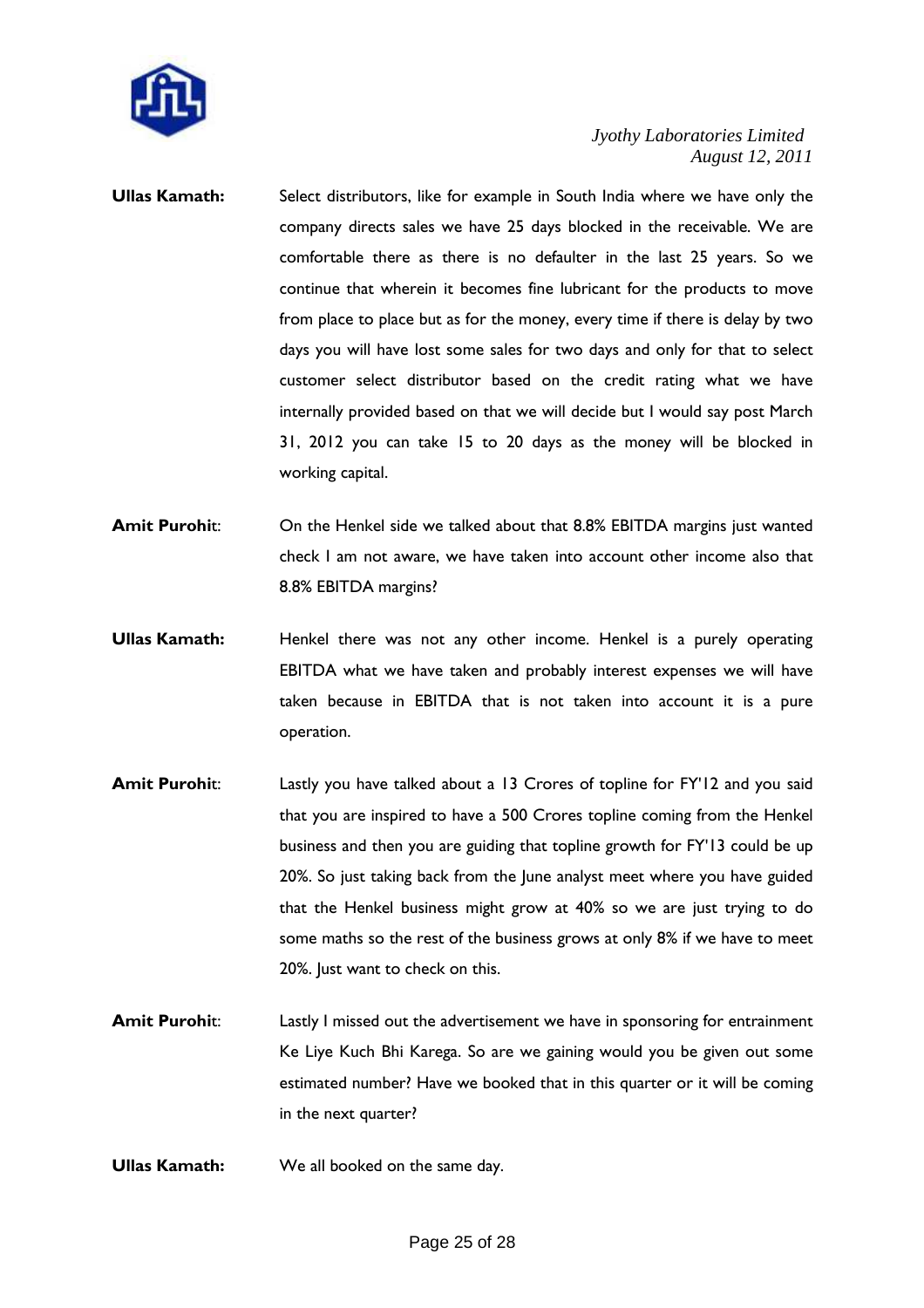

- **Amit Purohit:** So 9 Crores includes that?
- **Ullas Kamath:** Yes.
- **Amit Purohit:** Thank you Sir.
- **Moderator:** Thank you. The next question is from the line of Ashish Upganlawar from Spark Capital. Please go ahead.
- **Ashish Upganlawar:** Just missed the figure on the topline growth that you have mentioned for Henkel and could you throw some light on a cost savings that have lead to this 8.8% kind of margin for Henkel?
- **Ullas Kamath:** Employee cost is the major. The reduction in employee is about 200 people and that is one of the things which have contributed at 8.8% and the procurement cost efficiency has gone up. Efficiency means we have saved about 3% in material cost procurement percentage wise those two put together is about 8.8% nothing else, but we expect more to happen because we are shifting all their outsourcing production we are shifting to all factories, we said we are expecting more to come in the coming quarters.
- **Ashish Upganlawar**: With this you have recruited new people on the top in Henkel so those have been running sometime late. So will the employee cost shoot up to levels that use to be?
- **Ullas Kamath:** It will not cost much and this will be taken and combined entity of lyothy and Henkel. Even though the primary responsibility will be to work on Henkel brands but they have been taken both Jyothy and Henkel together. So it will be absorbed by Rs1300 Crores turnover then it will manage and this is not significant do not have that much impact.
- **Ashish Upganlawar**: Okay and the topline of Henkel that you mentioned, the figure that you can mention?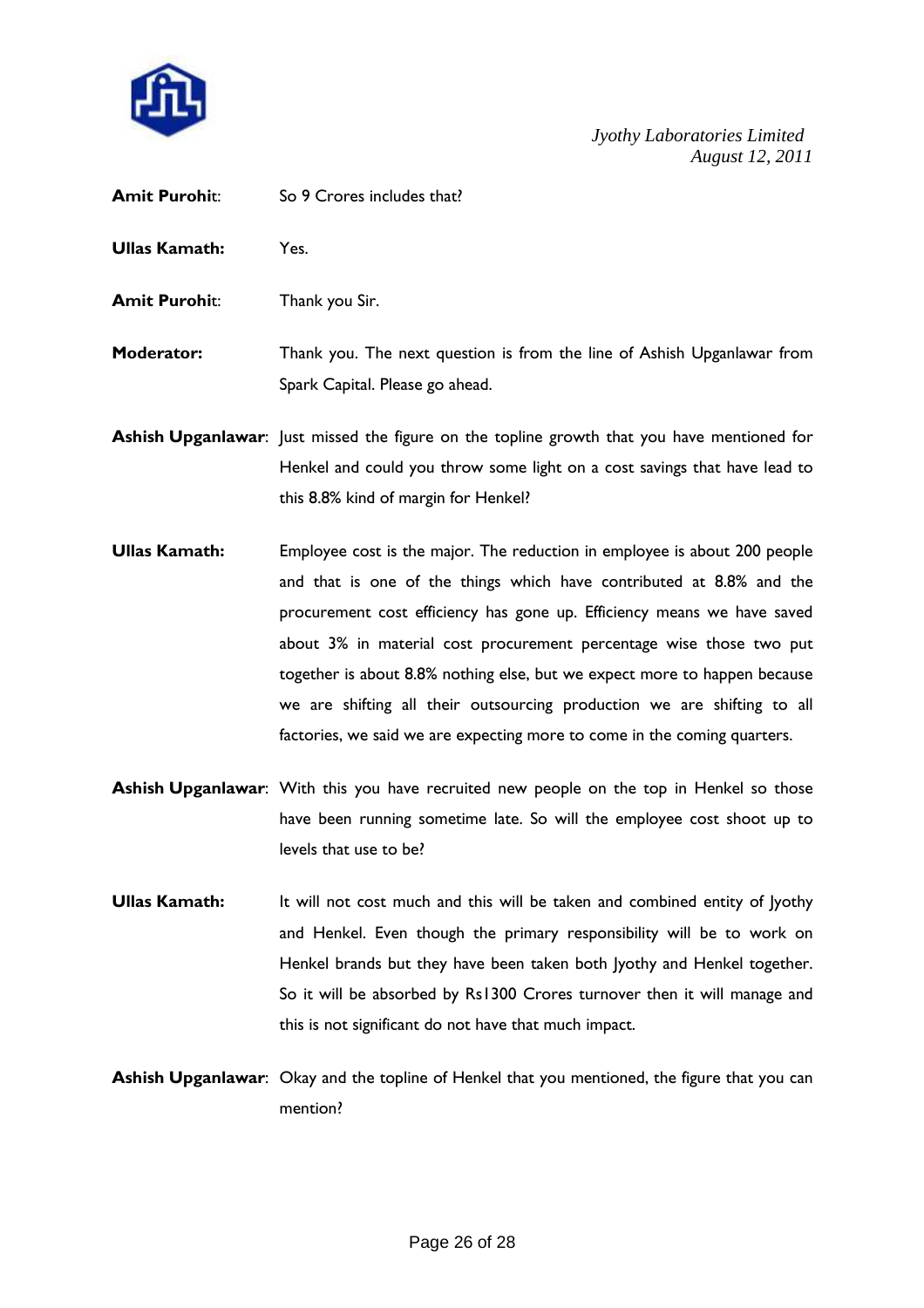

- **Ullas Kamath:** We have given in the June 3 analyst report we have given it will be on Henkel alone it will be 400-500 Crores will be going in the first year.
- **Ashish Upganlawar**: For quarter?
- **Ullas Kamath:** Quarter I do not have any guidance on Henkel. I expect because every month is the new month for a Henkel, too early to give guidance.

**Ashish Upganlawar**: On the funding, will it all be equity that you are talking about replacing the entire debt?

- **Ullas Kamath:** We are seeing a combination of equity and debt. If all goes well post September when all the numbers are in place will be seeing a combination of some debt and some equity and some selling of our properties which is not been used and combination of that we want to paying of all the debt so we will be extremely happy but March 31, 2012 if you can call ourselves as debt free company, which we always been proud to say that.
- **Ashish Upganlawar**: Any limits for the kind of equity dilution that you would be comfortable with this point in time?
- **Ullas Kamath:** Probably we will be comfortable somewhere holding up to 55% but not less than that.
- **Moderator:** Thank you. Ladies and gentlemen, that was the last question. I would now like to hand the floor back to management for closing comments. Please go ahead.
- **Ulhas Kamat:** Thank you, very much and in case some more questions are there you can always contact Neetu or me. We are available from Tuesday onwards and all the details whatever you want please get in touch with us and thank you very much and tough quarter for us but we are extremely happy the way we have handled the quarter and it is completely in sync with the way we wanted it to be and thank you very much.